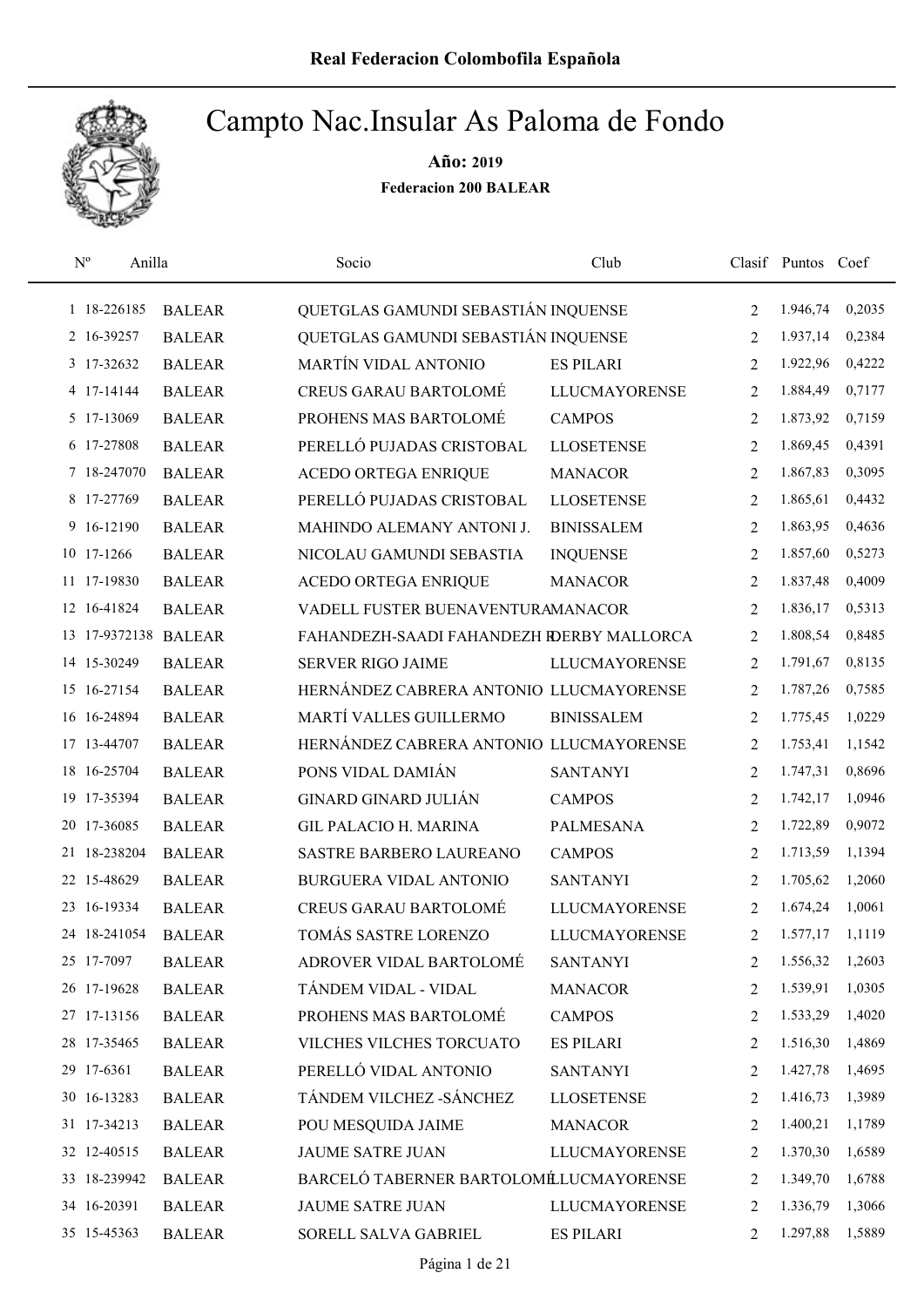

| $\mathbf{N}^{\text{o}}$ | Anilla        | Socio                                     | Club                 |                | Clasif Puntos Coef |        |
|-------------------------|---------------|-------------------------------------------|----------------------|----------------|--------------------|--------|
| 36 17-34494             | <b>BALEAR</b> | <b>SALADO RODRÍGUEZ VÍCTOR</b>            | RAPIDA MENS.         | 2              | 1.282,87           | 1,7717 |
| 37 17-13265             | <b>BALEAR</b> | <b>SASTRE BARBERO LAUREANO</b>            | <b>CAMPOS</b>        | 2              | 1.262,70           | 1,6754 |
| 38 15-34862             | <b>BALEAR</b> | GORNALS FERRER MIGUEL A.                  | <b>PORRERENSE</b>    | 2              | 1.259,32           | 1,5902 |
| 39 14-26874             | <b>BALEAR</b> | TERRASA ROSELLÓ JUAN                      | <b>MENS. ARTA</b>    | 2              | 1.248,38           | 1,5304 |
| 40 16-13154             | <b>BALEAR</b> | ABRINES COLL LLORENÇ                      | <b>LLOSETENSE</b>    | 2              | 1.167,07           | 1,6574 |
| 41 16-33133             | <b>BALEAR</b> | <b>BARCELÓ GARCÍAS JAIME</b>              | <b>CAMPOS</b>        | $\overline{2}$ | 1.136,85           | 1,8519 |
| 42 17-11442             | <b>BALEAR</b> | TÁNDEM MUNTANER - MORA                    | <b>PORRERENSE</b>    | $\overline{2}$ | 1.108,32           | 1,6948 |
| 43 16-33264             | <b>BALEAR</b> | <b>BARCELÓ GARCÍAS JAIME</b>              | <b>CAMPOS</b>        | $\overline{2}$ | 1.078,12           | 1,9382 |
| 44 17-251               | <b>BALEAR</b> | <b>SEGUI FEMENIAS JORGE</b>               | <b>LA DEPORTIVA</b>  | $\overline{2}$ | 996,96             | 1,9024 |
| 45 17-28257             | <b>BALEAR</b> | <b>CASTOR SASTRE BERNARDO</b>             | <b>LLOSETENSE</b>    | 1              | 1.000,00           | 0,0023 |
| 46 17-9799              | <b>BALEAR</b> | <b>VERGER PIZA JUAN</b>                   | <b>BINISSALEM</b>    | 1              | 1.000,00           | 0,0123 |
| 47 16-13232             | <b>BALEAR</b> | TÁNDEM VILCHEZ - SÁNCHEZ                  | <b>LLOSETENSE</b>    | 1              | 1.000,00           | 0,0145 |
| 48 18-243684            | <b>BALEAR</b> | <b>BIBILONI JAUME ANTONIO</b>             | <b>BINISSALEM</b>    | 1              | 1.000,00           | 0,0147 |
| 49 17-3495              | <b>BALEAR</b> | <b>GONZÁLEZ FERRER SALVADOR</b>           | <b>PALMESANA</b>     | 1              | 1.000,00           | 0,0176 |
| 50 18-238618            | <b>BALEAR</b> | PROHENS VICENS BARTOLOMÉ                  | <b>CAMPOS</b>        | 1              | 1.000,00           | 0,0599 |
| 51 16-24893             | <b>BALEAR</b> | MARTÍ VALLES GUILLERMO                    | <b>BINISSALEM</b>    | $\mathbf{1}$   | 999,70             | 0,0195 |
| 52 18-227259            | <b>BALEAR</b> | MUÑOZ GUTIÉRREZ MANUEL                    | <b>PALMESANA</b>     | $\mathbf{1}$   | 999,08             | 0,0051 |
| 53 16-37900             | <b>BALEAR</b> | <b>LLABRES DEYA LUCAS</b>                 | <b>BINISSALEM</b>    | $\mathbf{1}$   | 998,88             | 0,0221 |
| 54 17-1824              | <b>BALEAR</b> | MARTÍNEZ POZO JANSEL M.                   | <b>PALMESANA</b>     | $\mathbf{1}$   | 998,82             | 0,0075 |
| 55 16-12597             | <b>BALEAR</b> | ABRINES COLL LLORENÇ                      | <b>LLOSETENSE</b>    | 1              | 998,62             | 0,0243 |
| 56 17-35355             | <b>BALEAR</b> | VERGER ROCA SEBASTIÁN                     | PALMESANA            | $\mathbf{1}$   | 998,54             | 0,0100 |
| 57 17-17272             | <b>BALEAR</b> | ARBABAN GHAFOORI AMIR HESSABINISSALEM     |                      | 1              | 997,22             | 0,0294 |
| 58 18-257578            | <b>BALEAR</b> | <b>VERGER PIZA JUAN</b>                   | <b>BINISSALEM</b>    | 1              | 997,16             | 0,0271 |
| 59 17-14721             | <b>BALEAR</b> | BALLESTER SERVERA SEBASTIÁ LLUCMAYORENSE  |                      | 1              | 996,93             | 0,0711 |
| 60 17-23980             | <b>BALEAR</b> | VENY MESTRE MIGUEL A.                     | <b>PORRERENSE</b>    | 1              | 996,76             | 0,0105 |
| 61 18-241608            | <b>BALEAR</b> | TOMÁS SASTRE LORENZO                      | <b>LLUCMAYORENSE</b> | 1              | 995,97             | 0,0790 |
| 62 16-39386             | <b>BALEAR</b> | QUETGLAS GAMUNDI SEBASTIÁN INQUENSE       |                      | $\mathbf{1}$   | 995,24             | 0,0173 |
| 63 16-39216             | <b>BALEAR</b> | QUETGLAS GAMUNDI SEBASTIÁN INQUENSE       |                      | 1              | 995,04             | 0,0207 |
| 64 18-243847            | <b>BALEAR</b> | ANDONOV HRISTOV ALEKSANDARBINISSALEM      |                      | $\mathbf{1}$   | 992,64             | 0,0405 |
| 65 17-8772              | <b>BALEAR</b> | <b>SALADO RODRÍGUEZ VÍCTOR</b>            | RAPIDA MENS.         | 1              | 990,79             | 0,0353 |
| 66 17-6351              | <b>BALEAR</b> | PERELLÓ VIDAL ANTONIO                     | <b>SANTANYI</b>      | 1              | 990,71             | 0,0975 |
| 67 15-30233             | <b>BALEAR</b> | SERVER RIGO JAIME                         | <b>LLUCMAYORENSE</b> | 1              | 990,58             | 0,1034 |
| 68 13-451501            | <b>BALEAR</b> | FAHANDEZH-SAADI FAHANDEZH RDERBY MALLORCA |                      | 1              | 988,86             | 0,0245 |
| 69 15-43944             | <b>BALEAR</b> | PIZA GELABERT JOSÉ                        | <b>LA DEPORTIVA</b>  | 1              | 988,78             | 0,0404 |
| 70 17-1073              | <b>BALEAR</b> | REYNES SOCIAS PEDRO                       | <b>BINISSALEM</b>    | $\mathbf{1}$   | 988,45             | 0,0276 |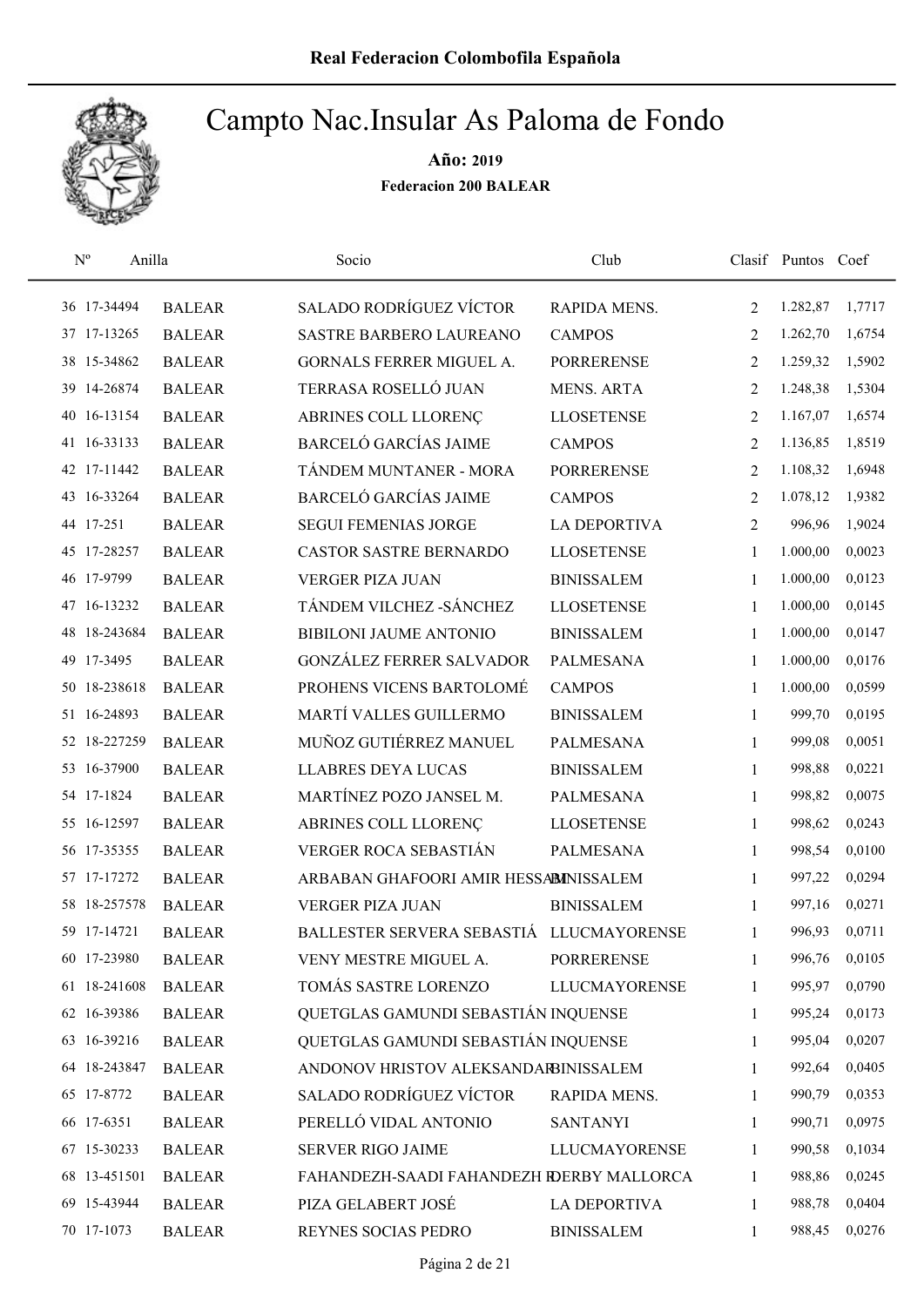

| $\mathbf{N}^{\mathrm{o}}$<br>Anilla |               | Socio                                    | Club                 |              | Clasif Puntos Coef |        |
|-------------------------------------|---------------|------------------------------------------|----------------------|--------------|--------------------|--------|
| 71 17-13750                         | <b>BALEAR</b> | <b>GINARD GINARD JULIÁN</b>              | <b>CAMPOS</b>        | $\mathbf{1}$ | 987,93             | 0,1161 |
| 72 17-34972                         | <b>BALEAR</b> | VICARIO DORRADO MIGUEL                   | PALMESANA            | 1            | 987,20             | 0,0450 |
| 73 18-246083                        | <b>BALEAR</b> | RIERA MASSANET ANTONIO                   | <b>MANACOR</b>       | $\mathbf{1}$ | 987,17             | 0,0299 |
| 74 17-903                           | <b>BALEAR</b> | TÁNDEM MARCOS - PEDRO                    | <b>LA DEPORTIVA</b>  | $\mathbf{1}$ | 987,04             | 0,0391 |
| 75 17-829                           | <b>BALEAR</b> | TÁNDEM MARCOS - PEDRO                    | LA DEPORTIVA         | $\mathbf{1}$ | 987,00             | 0,0426 |
| 76 16-41172                         | <b>BALEAR</b> | TRUYOLS SANSÓ SEBASTIÁN                  | <b>MANACOR</b>       | 1            | 986,81             | 0,0337 |
| 77 18-241112                        | <b>BALEAR</b> | MONSERRAT RAFAL JULIÁN                   | <b>LLUCMAYORENSE</b> | $\mathbf{1}$ | 986,63             | 0,1287 |
| 78 15-59894                         | <b>BALEAR</b> | MARTÍ VALLES GUILLERMO                   | <b>BINISSALEM</b>    | $\mathbf{1}$ | 986,05             | 0,0537 |
| 79 17-21158                         | <b>BALEAR</b> | CRUELLAS ROSELLÓ JULIÁN                  | <b>MANACOR</b>       | 1            | 985,34             | 0,0448 |
| 80 17-28561                         | <b>BALEAR</b> | ABRINES COLL LLORENÇ                     | <b>LLOSETENSE</b>    | 1            | 985,33             | 0,0558 |
| 81 18-227497                        | <b>BALEAR</b> | BORRÁS GABALDÓN MIGUEL                   | <b>PALMESANA</b>     | $\mathbf{1}$ | 983,93             | 0,0679 |
| 82 18-245023                        | <b>BALEAR</b> | <b>BIBILONI JAUME ANTONIO</b>            | <b>BINISSALEM</b>    | 1            | 983,88             | 0,0685 |
| 83 16-13490                         | <b>BALEAR</b> | TORRES LUQUE CRISTÓBAL                   | A. POLLESINA         | 1            | 983,75             | 0,0677 |
| 84 17-17509                         | <b>BALEAR</b> | <b>TERRASSA COSTA MATEO</b>              | <b>BINISSALEM</b>    | 1            | 983,55             | 0,0737 |
| 85 17-17403                         | <b>BALEAR</b> | AMENGUAL BENNASAR LLORENÇ BINISSALEM     |                      | 1            | 983,54             | 0,0531 |
| 86 17-28636                         | <b>BALEAR</b> | ABRINES COLL LLORENÇ                     | <b>LLOSETENSE</b>    | $\mathbf{1}$ | 983,51             | 0,0563 |
| 87 16-37368                         | <b>BALEAR</b> | ARBABAN GHAFOORI AMIR HESSABINISSALEM    |                      | 1            | 982,95             | 0,0758 |
| 88 18-232855                        | <b>BALEAR</b> | BURGUERA VIDAL ANTONIO                   | <b>SANTANYI</b>      | $\mathbf{1}$ | 982,27             | 0,1596 |
| 89 17-6316                          | <b>BALEAR</b> | PERELLÓ VIDAL ANTONIO                    | <b>SANTANYI</b>      | 1            | 981,61             | 0,1671 |
| 90 16-34430                         | <b>BALEAR</b> | MARTÍN VIDAL ANTONIO                     | <b>ES PILARI</b>     | $\mathbf{1}$ | 981,46             | 0,0500 |
| 91 17-14899                         | <b>BALEAR</b> | MONSERRAT RAFAL JULIÁN                   | <b>LLUCMAYORENSE</b> | 1            | 981,23             | 0,1752 |
| 92 17-27723                         | <b>BALEAR</b> | PERELLÓ PUJADAS CRISTOBAL                | <b>LLOSETENSE</b>    | 1            | 980,64             | 0,0630 |
| 93 18-237359                        | <b>BALEAR</b> | <b>CIRER FERRIOL TONI</b>                | <b>BINISSALEM</b>    | 1            | 980,57             | 0,0830 |
| 94 18-260519                        | <b>BALEAR</b> | LLADÓ BONET JOSÉ                         | <b>LA DEPORTIVA</b>  | 1            | 979,80             | 0,0632 |
| 95 17-1878                          | <b>BALEAR</b> | MARTÍNEZ POZO JANSEL M.                  | PALMESANA            | $\mathbf{1}$ | 979,08             | 0,0654 |
| 96 17-731                           | <b>BALEAR</b> | JAUME OLIVER ANTONIA                     | <b>LA DEPORTIVA</b>  | 1            | 978,91             | 0,0904 |
| 97 17-35267                         | <b>BALEAR</b> | <b>LLABRES DEYA LUCAS</b>                | <b>BINISSALEM</b>    | 1            | 978,71             | 0,0816 |
| 98 16-19645                         | <b>BALEAR</b> | BALLESTER SERVERA SEBASTIÁ LLUCMAYORENSE |                      | 1            | 978,10             | 0,0957 |
| 99 16-18317                         | <b>BALEAR</b> | <b>SALADO RODRÍGUEZ VÍCTOR</b>           | RAPIDA MENS.         | 1            | 977,58             | 0,0986 |
| 100 16-27382                        | <b>BALEAR</b> | LLULL AXARTELL JAIME                     | <b>LLUCMAYORENSE</b> | $\mathbf{1}$ | 976,26             | 0,2092 |
| 101 16-19264                        | <b>BALEAR</b> | <b>CREUS GARAU BARTOLOMÉ</b>             | <b>LLUCMAYORENSE</b> | 1            | 976,09             | 0,1041 |
| 102 16-25234                        | <b>BALEAR</b> | MONSERRAT CLAR JUAN                      | <b>SANTANYI</b>      | 1            | 975,93             | 0,1038 |
| 103 18-235068                       | <b>BALEAR</b> | VERGER PIZA JUAN                         | <b>BINISSALEM</b>    | 1            | 975,73             | 0,2141 |
| 104 17-19164                        | <b>BALEAR</b> | VADELL NADAL SALVADOR                    | <b>MANACOR</b>       | 1            | 975,66             | 0,0802 |
| 105 17-28131                        | <b>BALEAR</b> | VILCHES VILCHES TORCUATO                 | <b>ES PILARI</b>     | 1            | 975,47             | 0,0876 |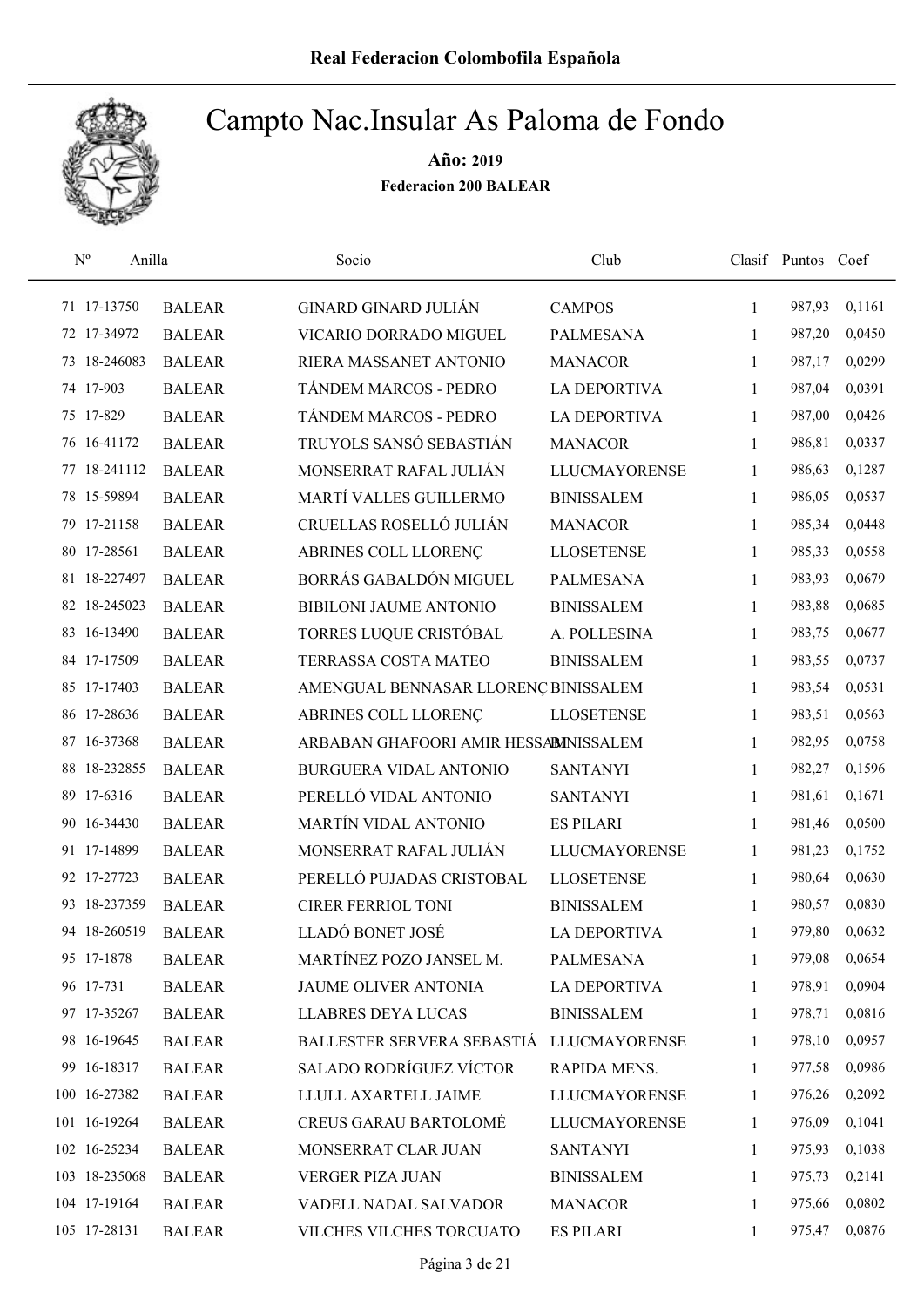

| $\mathrm{N}^{\rm o}$<br>Anilla |               | Socio                                  | Club                 |              | Clasif Puntos Coef |        |
|--------------------------------|---------------|----------------------------------------|----------------------|--------------|--------------------|--------|
| 106 15-54898                   | <b>BALEAR</b> | BARCELÓ SAGRERA SALVADOR               | <b>CAMPOS</b>        | 1            | 975,45             | 0,1059 |
| 107 17-28079                   | <b>BALEAR</b> | VILCHES VILCHES TORCUATO               | <b>ES PILARI</b>     | 1            | 975,42             | 0,0901 |
| 108 17-771                     | <b>BALEAR</b> | JAUME OLIVER ANTONIA                   | <b>LA DEPORTIVA</b>  | $\mathbf{1}$ | 975,35             | 0,0924 |
| 109 17-14011                   | <b>BALEAR</b> | <b>GIL PALACIO H. MARINA</b>           | <b>PALMESANA</b>     | 1            | 975,26             | 0,0957 |
| 110 17-19520                   | <b>BALEAR</b> | JUAN JORDÁ JUAN FCO.                   | <b>MENS. ARTA</b>    | $\mathbf{1}$ | 975,13             | 0,0862 |
| 111 16-27198                   | <b>BALEAR</b> | PÉREZ LÓPEZ AGUSTÍN                    | <b>ES PILARI</b>     | $\mathbf{1}$ | 974,43             | 0,1127 |
| 112 17-15359                   | <b>BALEAR</b> | LLULL AXARTELL JAIME                   | <b>LLUCMAYORENSE</b> | $\mathbf{1}$ | 972,85             | 0,1175 |
| 113 18-231129                  | <b>BALEAR</b> | <b>BLANCO FERRANDO PEDRO</b>           | RAPIDA MENS.         | $\mathbf{1}$ | 972,27             | 0,1007 |
| 114 17-28058                   | <b>BALEAR</b> | VILLALONGA COLL LORENZO                | <b>LLOSETENSE</b>    | 1            | 971,68             | 0,1125 |
| 115 16-37820                   | <b>BALEAR</b> | <b>LLABRES DEYA LUCAS</b>              | <b>BINISSALEM</b>    | 1            | 970,94             | 0,1207 |
| 116 17-18042                   | <b>BALEAR</b> | <b>BIBILONI JAUME ANTONIO</b>          | <b>BINISSALEM</b>    | 1            | 970,67             | 0,1240 |
| 117 16-26407                   | <b>BALEAR</b> | <b>BURGUERA VIDAL ANTONIO</b>          | <b>SANTANYI</b>      | 1            | 970,21             | 0,2359 |
| 118 17-13716                   | <b>BALEAR</b> | <b>GINARD GINARD JULIÁN</b>            | <b>CAMPOS</b>        | 1            | 970,09             | 0,1288 |
| 119 17-2332                    | <b>BALEAR</b> | <b>LLABRES DEYA LUCAS</b>              | <b>BINISSALEM</b>    | 1            | 970,00             | 0,1313 |
| 120 17-14726                   | <b>BALEAR</b> | BALLESTER SERVERA SEBASTIÁ             | <b>LLUCMAYORENSE</b> | $\mathbf{1}$ | 969,78             | 0,2452 |
| 121 17-669                     | <b>BALEAR</b> | MONTSERRAT PUJOL JUAN                  | <b>LA DEPORTIVA</b>  | 1            | 969,69             | 0,1455 |
| 122 15-53972                   | <b>BALEAR</b> | ROTGER SÁNCHEZ MARCOS                  | RAPIDA MENS.         | 1            | 969,68             | 0,1484 |
| 123 17-123                     | <b>BALEAR</b> | BISBAL MORA JOAN JESÚS                 | <b>LA DEPORTIVA</b>  | 1            | 969,17             | 0,1530 |
| 124 16-24942                   | <b>BALEAR</b> | AMENGUAL BENNASAR LLORENÇ BINISSALEM   |                      | 1            | 968,62             | 0,1344 |
| 125 18-227229                  | <b>BALEAR</b> | MUÑOZ GUTIÉRREZ MANUEL                 | <b>PALMESANA</b>     | $\mathbf{1}$ | 968,61             | 0,1188 |
| 126 18-265467                  | <b>BALEAR</b> | LLUCH DUBÓN SANTIAGO                   | <b>CAMPOS</b>        | $\mathbf{1}$ | 967,03             | 0,1386 |
| 127 18-226393                  | <b>BALEAR</b> | TORRENS PLANAS MIGUEL                  | <b>INQUENSE</b>      | 1            | 966,63             | 0,1500 |
| 128 17-14449                   | <b>BALEAR</b> | BARCELÓ TABERNER BARTOLOMÉLUCMAYORENSE |                      | 1            | 966,57             | 0,1463 |
| 129 17-19625                   | <b>BALEAR</b> | TÁNDEM VIDAL - VIDAL                   | <b>MANACOR</b>       | 1            | 966,46             | 0,1340 |
| 130 18-232584                  | <b>BALEAR</b> | <b>BLANCH ALCINA ANTONI</b>            | <b>SANTANYI</b>      | 1            | 965,09             | 0,1558 |
| 131 17-15244                   | <b>BALEAR</b> | BONET ESCALAS BERNARDO                 | <b>LLUCMAYORENSE</b> | 1            | 964,55             | 0,2786 |
| 132 14-28571                   | <b>BALEAR</b> | TÁNDEM JORDI - TOLO                    | <b>MANACOR</b>       | 1            | 964,33             | 0,1566 |
| 133 18-232858                  | <b>BALEAR</b> | BURGUERA VIDAL ANTONIO                 | <b>SANTANYI</b>      | 1            | 963,94             | 0,1485 |
| 134 17-631                     | <b>BALEAR</b> | MONTSERRAT PUJOL JUAN                  | <b>LA DEPORTIVA</b>  | 1            | 963,94             | 0,1928 |
| 135 18-260513                  | <b>BALEAR</b> | LLADÓ BONET JOSÉ                       | <b>LA DEPORTIVA</b>  | $\mathbf{1}$ | 963,92             | 0,1977 |
| 136 17-35504                   | <b>BALEAR</b> | TÁNDEM VILCHEZ - SÁNCHEZ               | <b>LLOSETENSE</b>    | 1            | 963,83             | 0,1996 |
| 137 17-613                     | <b>BALEAR</b> | MONTSERRAT PUJOL JUAN                  | <b>LA DEPORTIVA</b>  | 1            | 963,63             | 0,2073 |
| 138 17-17094                   | <b>BALEAR</b> | ARBABAN GHAFOORI AMIR HESSABINISSALEM  |                      | 1            | 963,62             | 0,1807 |
| 139 17-14268                   | <b>BALEAR</b> | LLULL AXARTELL JAIME                   | LLUCMAYORENSE        | 1            | 963,58             | 0,1542 |
| 140 12-66421                   | <b>BALEAR</b> | TÁNDEM VILCHEZ - SÁNCHEZ               | <b>LLOSETENSE</b>    | 1            | 963,35             | 0,1378 |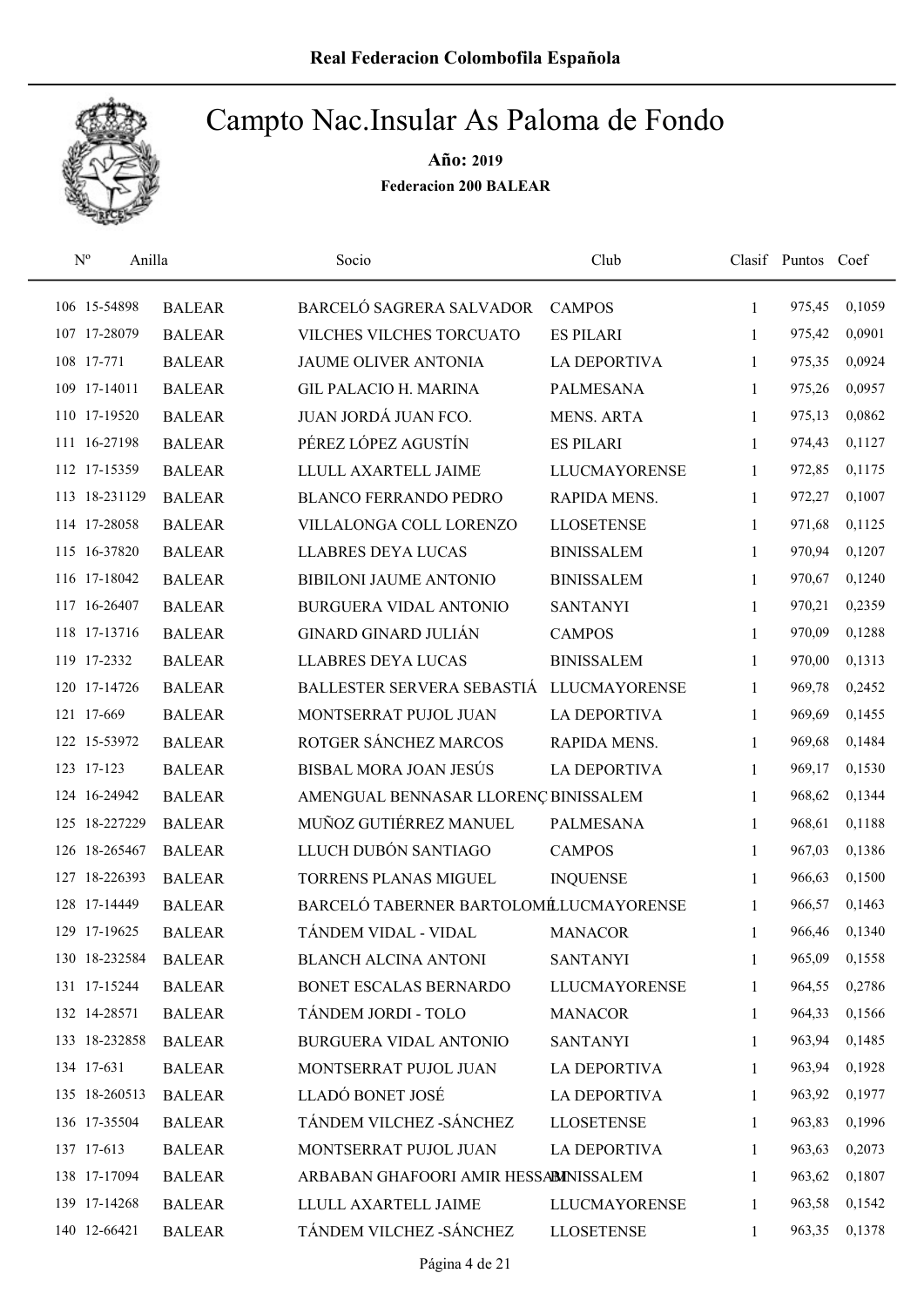

| $\mathrm{N}^{\rm o}$<br>Anilla |               | Socio                                    | Club                 |              | Clasif Puntos Coef |        |
|--------------------------------|---------------|------------------------------------------|----------------------|--------------|--------------------|--------|
| 141 17-1193                    | <b>BALEAR</b> | QUETGLAS GAMUNDI SEBASTIÁN INQUENSE      |                      | 1            | 963,15             | 0,1528 |
| 142 18-236431                  | <b>BALEAR</b> | TÁNDEM MUNTANER - MORA                   | <b>PORRERENSE</b>    | 1            | 962,88             | 0,1609 |
| 143 18-259425                  | <b>BALEAR</b> | <b>BOSCH MIR JUAN</b>                    | <b>ES PILARI</b>     | $\mathbf{1}$ | 962,23             | 0,1496 |
| 144 17-13489                   | <b>BALEAR</b> | ABRAHAM VILA SEBASTIÁN                   | <b>CAMPOS</b>        | 1            | 962,09             | 0,1628 |
| 145 17-11212                   | <b>BALEAR</b> | <b>SOLER MESTRE PEDRO</b>                | <b>PORRERENSE</b>    | $\mathbf{1}$ | 961,54             | 0,1789 |
| 146 18-246009                  | <b>BALEAR</b> | RIERA MASSANET ANTONIO                   | <b>MANACOR</b>       | 1            | 960,48             | 0,1860 |
| 147 16-25748                   | <b>BALEAR</b> | PONS VIDAL DAMIÁN                        | <b>SANTANYI</b>      | $\mathbf{1}$ | 959,40             | 0,3186 |
| 148 17-35252                   | <b>BALEAR</b> | TERRASSA COLOMAR GUILLERMOBINISSALEM     |                      | $\mathbf{1}$ | 959,16             | 0,1719 |
| 149 17-14702                   | <b>BALEAR</b> | BALLESTER SERVERA SEBASTIÁ LLUCMAYORENSE |                      | 1            | 958,75             | 0,3305 |
| 150 16-43051                   | <b>BALEAR</b> | FIDALGO BESTARD MIGUEL                   | RAPIDA MENS.         | 1            | 958,45             | 0,2298 |
| 151 18-243775                  | <b>BALEAR</b> | FERNANDEZ FERNANDEZ DAVID                | <b>BINISSALEM</b>    | 1            | 958,20             | 0,2326 |
| 152 18-237856                  | <b>BALEAR</b> | <b>GORNALS FERRER MIGUEL A.</b>          | <b>PORRERENSE</b>    | $\mathbf{1}$ | 957,37             | 0,2128 |
| 153 18-227958                  | <b>BALEAR</b> | FERNANDEZ FERNANDEZ DAVID                | <b>BINISSALEM</b>    | 1            | 957,19             | 0,2363 |
| 154 15-30241                   | <b>BALEAR</b> | <b>SERVER RIGO JAIME</b>                 | <b>LLUCMAYORENSE</b> | 1            | 956,87             | 0,3388 |
| 155 14-28577                   | <b>BALEAR</b> | TÁNDEM JORDI - TOLO                      | <b>MANACOR</b>       | 1            | 956,79             | 0,2066 |
| 156 17-8078                    | <b>BALEAR</b> | <b>BURGUERA VICENS JULIÁN</b>            | <b>SANTANYI</b>      | 1            | 954,81             | 0,1799 |
| 157 17-11023                   | <b>BALEAR</b> | NADAL PERELLÓ GABRIEL                    | <b>PORRERENSE</b>    | $\mathbf{1}$ | 953,40             | 0,2236 |
| 158 16-29046                   | <b>BALEAR</b> | NADAL PERELLÓ GABRIEL                    | <b>PORRERENSE</b>    | 1            | 953,34             | 0,2270 |
| 159 17-653                     | <b>BALEAR</b> | MONTSERRAT PUJOL JUAN                    | <b>LA DEPORTIVA</b>  | 1            | 952,88             | 0,1782 |
| 160 17-8912                    | <b>BALEAR</b> | VICH SALOM BARTOLOMÉ                     | RAPIDA MENS.         | $\mathbf{1}$ | 952,76             | 0,2479 |
| 161 18-234534                  | <b>BALEAR</b> | <b>BLANCO FERRANDO PEDRO</b>             | RAPIDA MENS.         | $\mathbf{1}$ | 951,92             | 0,1838 |
| 162 17-35617                   | <b>BALEAR</b> | <b>BALLESTER AMER ANTONIO</b>            | RAPIDA MENS.         | 1            | 951,89             | 0,2677 |
| 163 07-88672                   | <b>BALEAR</b> | JAUME OLIVER ANTONIA                     | <b>LA DEPORTIVA</b>  | 1            | 950,89             | 0,2749 |
| 164 18-235027                  | <b>BALEAR</b> | <b>VERGER PIZA JUAN</b>                  | <b>BINISSALEM</b>    | 1            | 950,86             | 0,1896 |
| 165 16-41618                   | <b>BALEAR</b> | TÁNDEM VIDAL - VIDAL                     | <b>MANACOR</b>       | 1            | 950,55             | 0,2439 |
| 166 17-27766                   | <b>BALEAR</b> | PERELLÓ PUJADAS CRISTOBAL                | <b>LLOSETENSE</b>    | 1            | 950,50             | 0,2555 |
| 167 17-28139                   | <b>BALEAR</b> | VILCHES VILCHES TORCUATO                 | <b>ES PILARI</b>     | 1            | 950,40             | 0,2899 |
| 168 18-226314                  | <b>BALEAR</b> | QUETGLAS GAMUNDI PEDRO                   | <b>INQUENSE</b>      | 1            | 949,32             | 0,1927 |
| 169 17-15038                   | <b>BALEAR</b> | TOMÁS SASTRE LORENZO                     | <b>LLUCMAYORENSE</b> | 1            | 949,04             | 0,4022 |
| 170 18-227041                  | <b>BALEAR</b> | REYNES SOCIAS PEDRO                      | <b>BINISSALEM</b>    | 1            | 949,02             | 0,2590 |
| 171 18-247107                  | <b>BALEAR</b> | BLANQUER DOMENGE GUILLERMOMANACOR        |                      | 1            | 948,36             | 0,0306 |
| 172 17-21476                   | <b>BALEAR</b> | LEBRÓN LINARES JOSÉ                      | <b>MANACOR</b>       | 1            | 947,55             | 0,2614 |
| 173 17-21462                   | <b>BALEAR</b> | LEBRÓN LINARES JOSÉ                      | <b>MANACOR</b>       | 1            | 947,31             | 0,2682 |
| 174 17-17594                   | <b>BALEAR</b> | TERRASSA COSTA MATEO                     | <b>BINISSALEM</b>    | 1            | 946,83             | 0,2953 |
| 175 17-18037                   | <b>BALEAR</b> | BIBILONI JAUME ANTONIO                   | <b>BINISSALEM</b>    | 1            | 946,81             | 0,2975 |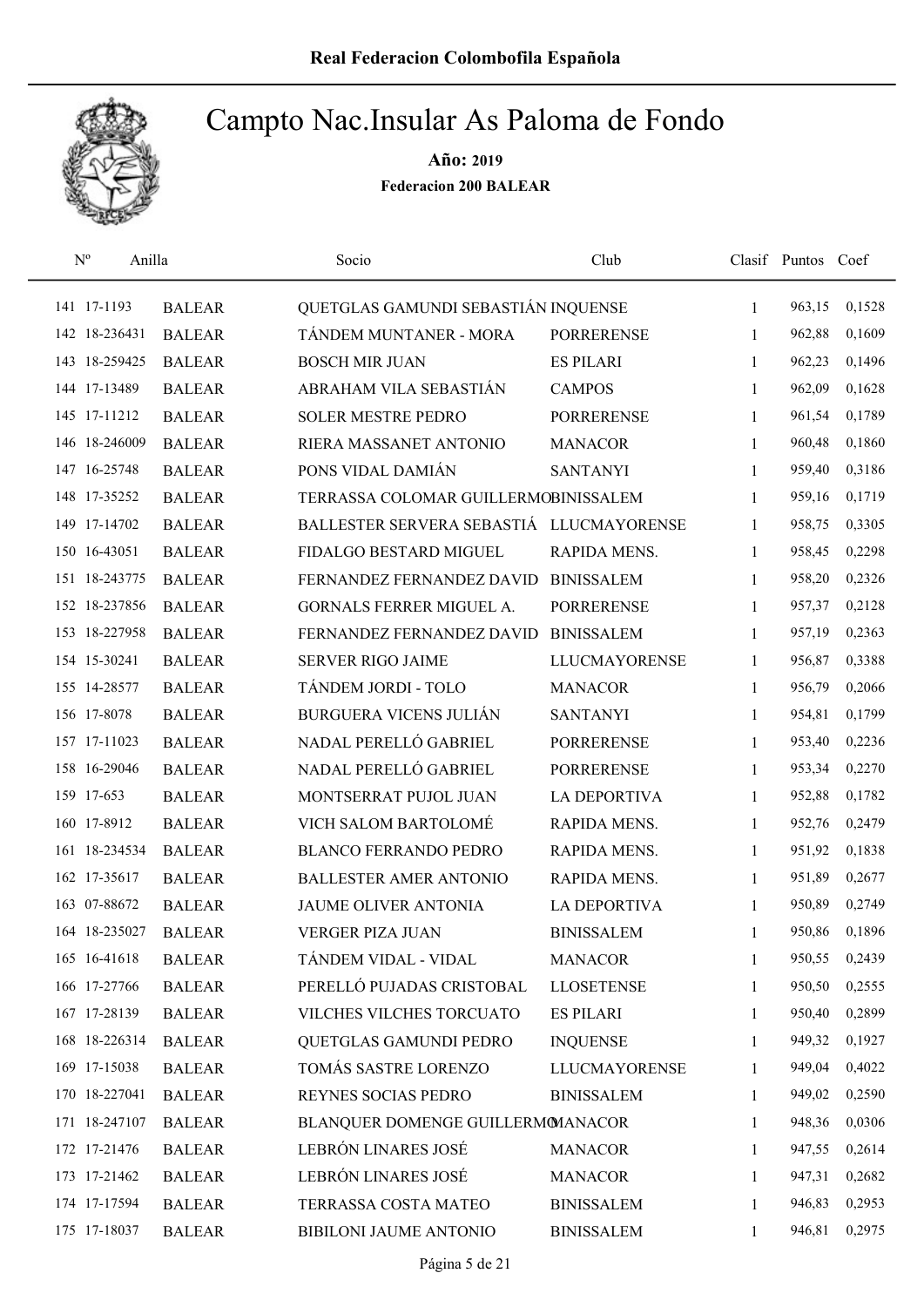

| $\mathbf{N}^{\text{o}}$<br>Anilla |               | Socio                                     | Club                 |              | Clasif Puntos | Coef   |
|-----------------------------------|---------------|-------------------------------------------|----------------------|--------------|---------------|--------|
| 176 18-239781                     | <b>BALEAR</b> | PROHENS VICENS BARTOLOMÉ                  | <b>CAMPOS</b>        | $\mathbf{1}$ | 946,43        | 0,4156 |
| 177 18-259445                     | <b>BALEAR</b> | <b>BOSCH MIR JUAN</b>                     | <b>ES PILARI</b>     | 1            | 946,15        | 0,1945 |
| 178 18-236405                     | <b>BALEAR</b> | VENY MESTRE MIGUEL A.                     | <b>PORRERENSE</b>    | $\mathbf{1}$ | 946,13        | 0,2838 |
| 179 18-239183                     | <b>BALEAR</b> | LLUCH DUBÓN SANTIAGO                      | <b>CAMPOS</b>        | $\mathbf{1}$ | 946,11        | 0,2019 |
| 180 16-40777                      | <b>BALEAR</b> | TÁNDEM JORDI - TOLO                       | <b>MANACOR</b>       | 1            | 945,99        | 0,2732 |
| 181 16-40603                      | <b>BALEAR</b> | TÁNDEM JORDI - TOLO                       | <b>MANACOR</b>       | $\mathbf{1}$ | 945,46        | 0,0345 |
| 182 18-243419                     | <b>BALEAR</b> | <b>SAURINA MORAGUES MIGUEL</b>            | <b>BINISSALEM</b>    | 1            | 945,12        | 0,3076 |
| 183 17-19010                      | <b>BALEAR</b> | VADELL NADAL SALVADOR                     | <b>MANACOR</b>       | $\mathbf{1}$ | 944,47        | 0,2841 |
| 184 18-243478                     | <b>BALEAR</b> | <b>SAURINA MORAGUES MIGUEL</b>            | <b>BINISSALEM</b>    | 1            | 944,35        | 0,3111 |
| 185 17-10891                      | <b>BALEAR</b> | GORNALS FERRER MIGUEL A.                  | <b>PORRERENSE</b>    | 1            | 944,28        | 0,3001 |
| 186 17-28221                      | <b>BALEAR</b> | <b>CASTOR SASTRE BERNARDO</b>             | <b>LLOSETENSE</b>    | 1            | 944,18        | 0,2910 |
| 187 16-31740                      | <b>BALEAR</b> | TORRES CERDA SEBASTIÁN                    | A. POLLESINA         | 1            | 943,86        | 0,2017 |
| 188 17-11829                      | <b>BALEAR</b> | SALADO RODRÍGUEZ VÍCTOR                   | RAPIDA MENS.         | 1            | 943,62        | 0,3432 |
| 189 17-20939                      | <b>BALEAR</b> | VADELL FUSTER BUENAVENTURAMANACOR         |                      | 1            | 942,69        | 0,2995 |
| 190 17-20864                      | <b>BALEAR</b> | VADELL FUSTER BUENAVENTURAMANACOR         |                      | 1            | 942,66        | 0,3028 |
| 191 17-34809                      | <b>BALEAR</b> | VERGER ROCA SEBASTIÁN                     | <b>PALMESANA</b>     | $\mathbf{1}$ | 942,66        | 0,3478 |
| 192 18-228396                     | <b>BALEAR</b> | VERGER ROCA SEBASTIÁN                     | <b>PALMESANA</b>     | $\mathbf{1}$ | 941,87        | 0,3587 |
| 193 16-34793                      | <b>BALEAR</b> | ROTGER SÁNCHEZ MARCOS                     | RAPIDA MENS.         | 1            | 941,51        | 0,3729 |
| 194 16-176210                     | <b>BALEAR</b> | FAHANDEZH-SAADI FAHANDEZH RDERBY MALLORCA |                      | 1            | 941,44        | 0,2174 |
| 195 16-4306115 BALEAR             |               | FAHANDEZH-SAADI FAHANDEZH RDERBY MALLORCA |                      | $\mathbf{1}$ | 941,21        | 0,2198 |
| 196 16-33813                      | <b>BALEAR</b> | PROHENS VICENS BARTOLOMÉ                  | <b>CAMPOS</b>        | 1            | 940,12        | 0,2285 |
| 197 17-2038                       | <b>BALEAR</b> | TERRASSA COLOMAR GUILLERMOBINISSALEM      |                      | 1            | 940,04        | 0,3451 |
| 198 10-89283                      | <b>BALEAR</b> | <b>JAUME SATRE JUAN</b>                   | <b>LLUCMAYORENSE</b> | 1            | 939,75        | 0,4714 |
| 199 17-18969                      | <b>BALEAR</b> | POU MESQUIDA JAIME                        | <b>MANACOR</b>       | 1            | 939,49        | 0,0442 |
| 200 18-238303                     | <b>BALEAR</b> | SASTRE GONZÁLEZ ÁNGEL                     | <b>CAMPOS</b>        | 1            | 938,82        | 0,2294 |
| 201 16-41016                      | <b>BALEAR</b> | TRUYOLS SANSÓ SEBASTIÁN                   | <b>MANACOR</b>       | 1            | 938,78        | 0,3303 |
| 202 18-246975                     | <b>BALEAR</b> | TÁNDEM JORDI - TOLO                       | <b>MANACOR</b>       | 1            | 938,54        | 0,3332 |
| 203 17-9576                       | <b>BALEAR</b> | <b>BLANCO FERRANDO PEDRO</b>              | RAPIDA MENS.         | 1            | 937,01        | 0,3866 |
| 204 18-254351                     | <b>BALEAR</b> | LLANERAS SUREDA JAIME                     | <b>MENS. ARTA</b>    | 1            | 936,87        | 0,0543 |
| 205 17-19437                      | <b>BALEAR</b> | <b>SUREDA CABRER DOMINGO</b>              | <b>MANACOR</b>       | $\mathbf{1}$ | 936,61        | 0,3526 |
| 206 17-14056                      | <b>BALEAR</b> | <b>GIL PALACIO H. MARINA</b>              | PALMESANA            | 1            | 936,53        | 0,4012 |
| 207 18-243439                     | <b>BALEAR</b> | SAURINA MORAGUES MIGUEL                   | <b>BINISSALEM</b>    | 1            | 936,02        | 0,3670 |
| 208 17-14996                      | <b>BALEAR</b> | <b>SERVER RIGO JAIME</b>                  | LLUCMAYORENSE        | 1            | 935,28        | 0,4886 |
| 209 17-20482                      | <b>BALEAR</b> | RIERA MASSANET ANTONIO                    | <b>MANACOR</b>       | 1            | 934,36        | 0,0734 |
| 210 17-6292                       | <b>BALEAR</b> | PERELLÓ VIDAL ANTONIO                     | <b>SANTANYI</b>      | 1            | 933,95        | 0,4839 |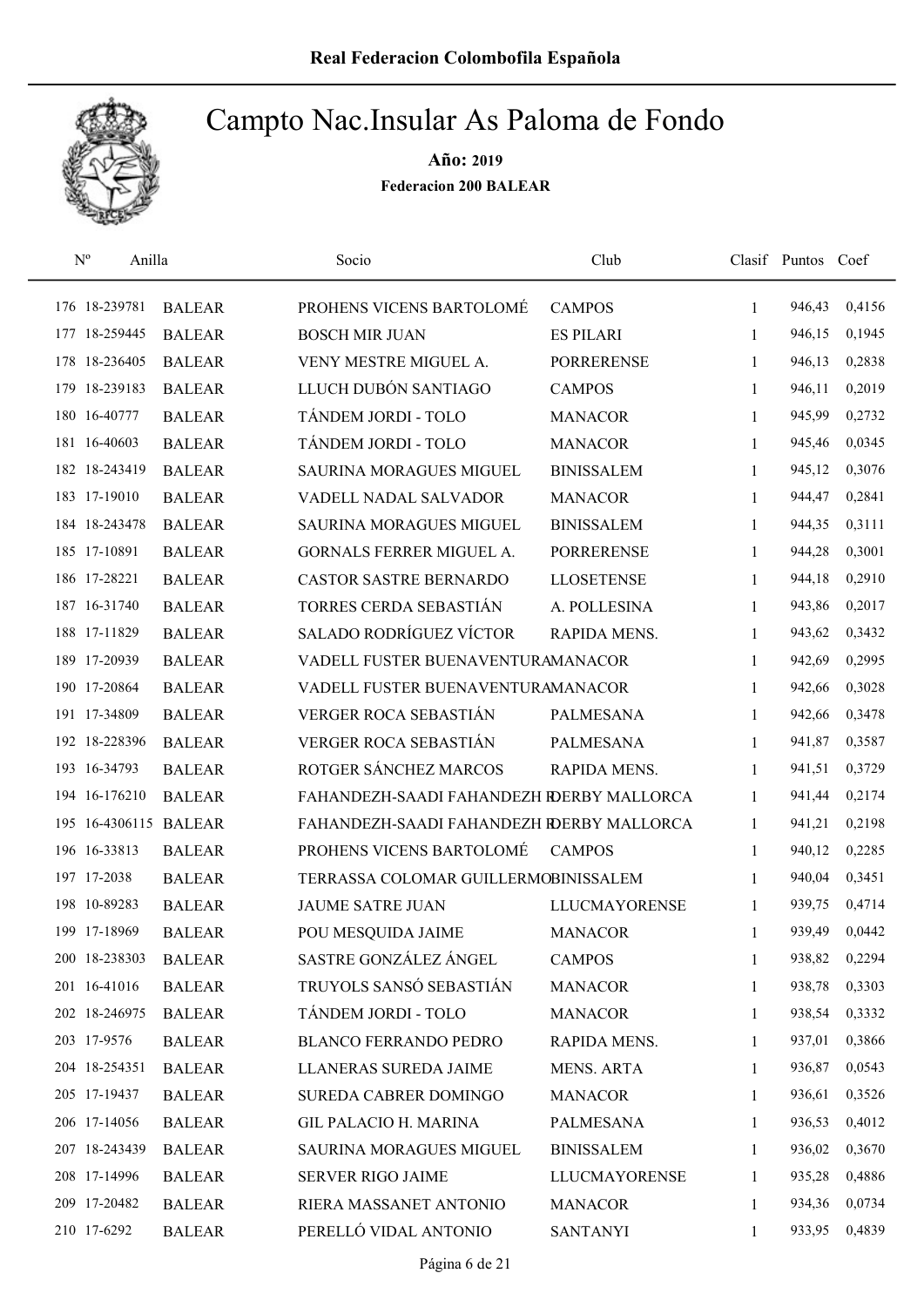

| $\mathbf{N}^{\text{o}}$ | Anilla        | Socio                                | Club                 |              | Clasif Puntos Coef |        |
|-------------------------|---------------|--------------------------------------|----------------------|--------------|--------------------|--------|
| 211 18-244904           | <b>BALEAR</b> | <b>LLABRES DEYA LUCAS</b>            | <b>BINISSALEM</b>    | $\mathbf{1}$ | 933,92             | 0,3940 |
| 212 17-19906            | <b>BALEAR</b> | CASELLAS GELABERT JULIÁN             | <b>MANACOR</b>       | $\mathbf{1}$ | 933,86             | 0,0750 |
| 213 17-34668            | <b>BALEAR</b> | <b>CUTILLAS BERGAS JAIME</b>         | <b>MENS. ARTA</b>    | $\mathbf{1}$ | 933,85             | 0,3517 |
| 214 17-20403            | <b>BALEAR</b> | RIERA MASSANET ANTONIO               | <b>MANACOR</b>       | 1            | 933,63             | 0,3587 |
| 215 17-11185            | <b>BALEAR</b> | <b>SOLER MESTRE PEDRO</b>            | <b>PORRERENSE</b>    | 1            | 933,63             | 0,3750 |
| 216 18-259482           | <b>BALEAR</b> | <b>BOSCH MIR JUAN</b>                | <b>ES PILARI</b>     | $\mathbf{1}$ | 933,36             | 0,4154 |
| 217 18-233577           | <b>BALEAR</b> | <b>SALVA FERRA PABLO</b>             | RAPIDA MENS.         | $\mathbf{1}$ | 932,94             | 0,4265 |
| 218 17-35725            | <b>BALEAR</b> | MOREY BARCELÓ SEBASTIÁN              | RAPIDA MENS.         | 1            | 932,56             | 0,4346 |
| 219 18-260871           | <b>BALEAR</b> | JAUME OLIVER ANTONIA                 | <b>LA DEPORTIVA</b>  | $\mathbf{1}$ | 931,70             | 0,4412 |
| 220 17-10329            | <b>BALEAR</b> | COLL BARCELÓ ANTONIO                 | RAPIDA MENS.         | 1            | 931,68             | 0,4069 |
| 221 17-11926            | <b>BALEAR</b> | VENY MESTRE MIGUEL A.                | <b>PORRERENSE</b>    | $\mathbf{1}$ | 931,50             | 0,3959 |
| 222 17-7910             | <b>BALEAR</b> | <b>BURGUERA FERRER JULIÁN</b>        | <b>SANTANYI</b>      | 1            | 931,23             | 0,4995 |
| 223 17-802              | <b>BALEAR</b> | TÁNDEM MARCOS - PEDRO                | <b>LA DEPORTIVA</b>  | $\mathbf{1}$ | 930,99             | 0,4119 |
| 224 18-241001           | <b>BALEAR</b> | TOMÁS SASTRE LORENZO                 | <b>LLUCMAYORENSE</b> | $\mathbf{1}$ | 930,78             | 0,2454 |
| 225 17-3573             | <b>BALEAR</b> | IGLESIAS ENGUIS JOAQUÍN              | <b>LLUCMAYORENSE</b> | $\mathbf{1}$ | 930,39             | 0,2485 |
| 226 17-35224            | <b>BALEAR</b> | TERRASSA COLOMAR GUILLERMOBINISSALEM |                      | 1            | 929,97             | 0,4270 |
| 227 16-265895           | <b>BALEAR</b> | AMENGUAL BENNASAR LLORENÇ BINISSALEM |                      | $\mathbf{1}$ | 929,75             | 0,4281 |
| 228 17-33657            | <b>BALEAR</b> | SORELL SALVA GABRIEL                 | <b>ES PILARI</b>     | 1            | 929,68             | 0,2455 |
| 229 17-21447            | <b>BALEAR</b> | LEBRÓN LINARES JOSÉ                  | <b>MANACOR</b>       | 1            | 929,18             | 0,0961 |
| 230 17-10781            | <b>BALEAR</b> | PUJOL CALAFELL ANTONIO               | <b>PORRERENSE</b>    | $\mathbf{1}$ | 929,13             | 0,4435 |
| 231 17-5576             | <b>BALEAR</b> | ADROVER VIDAL BARTOLOMÉ              | <b>SANTANYI</b>      | $\mathbf{1}$ | 928,76             | 0,2473 |
| 232 18-235692           | <b>BALEAR</b> | FIDALGO BESTARD MIGUEL               | RAPIDA MENS.         | 1            | 928,04             | 0,4668 |
| 233 16-25335            | <b>BALEAR</b> | <b>BURGUERA VICENS JULIÁN</b>        | <b>SANTANYI</b>      | 1            | 927,75             | 0,5177 |
| 234 17-768              | <b>BALEAR</b> | JAUME OLIVER ANTONIA                 | <b>LA DEPORTIVA</b>  | 1            | 927,35             | 0,4666 |
| 235 17-11165            | <b>BALEAR</b> | <b>SOLER MESTRE PEDRO</b>            | <b>PORRERENSE</b>    | 1            | 927,16             | 0,4267 |
| 236 15-29855            | <b>BALEAR</b> | <b>GIL PALACIO H. MARINA</b>         | PALMESANA            | 1            | 925,42             | 0,2543 |
| 237 17-26617            | <b>BALEAR</b> | <b>CUTILLAS BERGAS JAIME</b>         | MENS. ARTA           | 1            | 925,10             | 0,4174 |
| 238 17-28612            | <b>BALEAR</b> | ABRINES COLL LLORENÇ                 | <b>LLOSETENSE</b>    | 1            | 925,05             | 0,4571 |
| 239 18-260022           | <b>BALEAR</b> | PÉREZ LÓPEZ AGUSTÍN                  | <b>ES PILARI</b>     | 1            | 924,95             | 0,4755 |
| 240 18-259872           | <b>BALEAR</b> | <b>SASTRE SANNA PABLO</b>            | <b>ES PILARI</b>     | 1            | 924,87             | 0,4834 |
| 241 17-10830            | <b>BALEAR</b> | GORNALS FERRER MIGUEL A.             | <b>PORRERENSE</b>    | 1            | 924,69             | 0,1180 |
| 242 16-41485            | <b>BALEAR</b> | VADELL NADAL SALVADOR                | <b>MANACOR</b>       | 1            | 924,30             | 0,1154 |
| 243 18-235341           | <b>BALEAR</b> | RODRÍGUEZ MARTÍN JOSÉ                | RAPIDA MENS.         | 1            | 923,98             | 0,4897 |
| 244 16-263461           | <b>BALEAR</b> | TOMÁS SASTRE LORENZO                 | <b>LLUCMAYORENSE</b> | 1            | 923,84             | 0,5423 |
| 245 17-9819             | <b>BALEAR</b> | RODRÍGUEZ MARTÍN JOSÉ                | RAPIDA MENS.         | 1            | 923,39             | 0,4934 |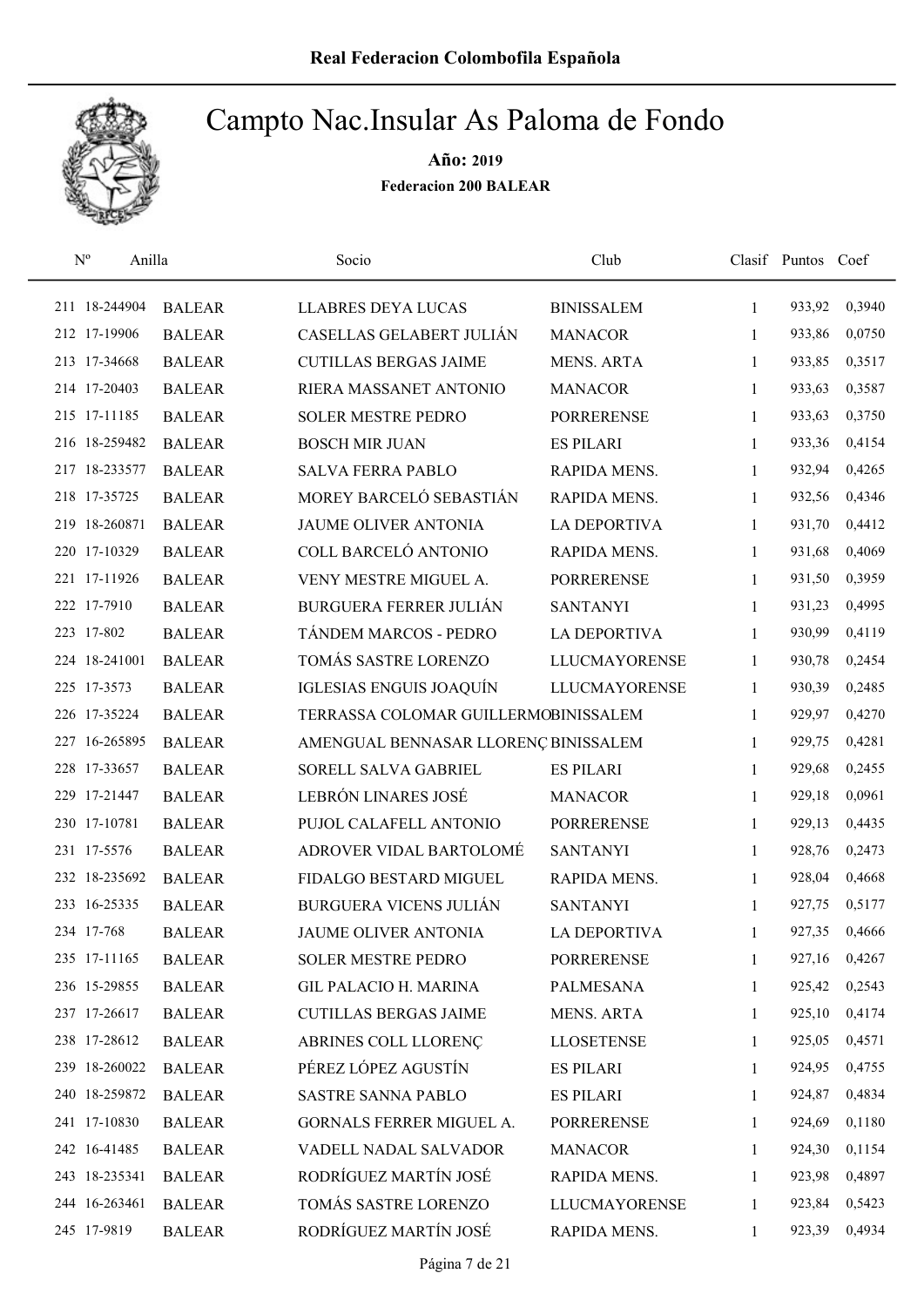

| $\mathbf{N}^{\text{o}}$ | Anilla        | Socio                                    | Club                 |              | Clasif Puntos Coef |        |
|-------------------------|---------------|------------------------------------------|----------------------|--------------|--------------------|--------|
| 246 16-29422            | <b>BALEAR</b> | ARBONA FORNERS ANTONIO                   | <b>BINISSALEM</b>    | 1            | 922,96             | 0,1302 |
| 247 17-13736            | <b>BALEAR</b> | <b>GINARD GINARD JULIÁN</b>              | <b>CAMPOS</b>        | 1            | 921,06             | 0,5455 |
| 248 18-244845           | <b>BALEAR</b> | AMENGUAL BENNASAR LLORENÇ BINISSALEM     |                      | 1            | 920,77             | 0,4812 |
| 249 18-246014           | <b>BALEAR</b> | RIERA MASSANET ANTONIO                   | <b>MANACOR</b>       | 1            | 920,55             | 0,1284 |
| 250 17-14044            | <b>BALEAR</b> | <b>GIL PALACIO H. MARINA</b>             | <b>PALMESANA</b>     | 1            | 920,14             | 0,5143 |
| 251 16-40999            | <b>BALEAR</b> | RIERA MASSANET ANTONIO                   | <b>MANACOR</b>       | 1            | 920,05             | 0,1330 |
| 252 15-36685            | <b>BALEAR</b> | BARCELÓ SAGRERA SALVADOR                 | <b>CAMPOS</b>        | 1            | 920,00             | 0,2503 |
| 253 17-11831            | <b>BALEAR</b> | PUJOL CALAFELL ANTONIO                   | <b>PORRERENSE</b>    | $\mathbf{1}$ | 919,06             | 0,4976 |
| 254 16-13225            | <b>BALEAR</b> | SORELL SALVA GABRIEL                     | <b>ES PILARI</b>     | 1            | 918,88             | 0,5190 |
| 255 17-17590            | <b>BALEAR</b> | TERRASSA COSTA MATEO                     | <b>BINISSALEM</b>    | 1            | 918,25             | 0,4981 |
| 256 17-7834             | <b>BALEAR</b> | <b>BURGUERA VICENS JULIÁN</b>            | <b>SANTANYI</b>      | 1            | 917,46             | 0,2542 |
| 257 17-17572            | <b>BALEAR</b> | TERRASSA COSTA MATEO                     | <b>BINISSALEM</b>    | 1            | 917,27             | 0,5052 |
| 258 18-244673           | <b>BALEAR</b> | PIZA SALOM JUAN MIGUEL                   | <b>BINISSALEM</b>    | 1            | 915,24             | 0,5131 |
| 259 16-39361            | <b>BALEAR</b> | QUETGLAS GAMUNDI SEBASTIÁN INQUENSE      |                      | 1            | 914,72             | 0,2578 |
| 260 18-245054           | <b>BALEAR</b> | BIBILONI JAUME ANTONIO                   | <b>BINISSALEM</b>    | $\mathbf{1}$ | 914,31             | 0,5171 |
| 261 18-245057           | <b>BALEAR</b> | BIBILONI JAUME ANTONIO                   | <b>BINISSALEM</b>    | 1            | 914,18             | 0,5207 |
| 262 17-36060            | <b>BALEAR</b> | TERRASSA COLOMAR GUILLERMOBINISSALEM     |                      | 1            | 913,33             | 0,5266 |
| 263 18-232808           | <b>BALEAR</b> | BURGUERA VIDAL ANTONIO                   | <b>SANTANYI</b>      | $\mathbf{1}$ | 913,08             | 0,2610 |
| 264 17-7898             | <b>BALEAR</b> | <b>BURGUERA FERRER JULIÁN</b>            | <b>SANTANYI</b>      | $\mathbf{1}$ | 912,61             | 0,2634 |
| 265 17-30668            | <b>BALEAR</b> | TORRES CERDA SEBASTIÁN                   | A. POLLESINA         | $\mathbf{1}$ | 911,10             | 0,2604 |
| 266 15-49306            | <b>BALEAR</b> | PERELLÓ VIDAL LORENZO                    | <b>SANTANYI</b>      | $\mathbf{1}$ | 911,00             | 0,5603 |
| 267 17-20442            | <b>BALEAR</b> | RIERA MASSANET ANTONIO                   | <b>MANACOR</b>       | 1            | 910,21             | 0,1651 |
| 268 17-11101            | <b>BALEAR</b> | <b>SOLER MESTRE PEDRO</b>                | <b>PORRERENSE</b>    | 1            | 910,07             | 0,5161 |
| 269 17-11051            | <b>BALEAR</b> | NADAL PERELLÓ GABRIEL                    | <b>PORRERENSE</b>    | 1            | 908,96             | 0,1730 |
| 270 17-12943            | <b>BALEAR</b> | <b>GINARD LLADÓ JAIME</b>                | <b>CAMPOS</b>        | 1            | 908,27             | 0,2710 |
| 271 18-260011           | <b>BALEAR</b> | PÉREZ LÓPEZ AGUSTÍN                      | <b>ES PILARI</b>     | 1            | 906,81             | 0,5590 |
| 272 18-247106           | <b>BALEAR</b> | BLANQUER DOMENGE GUILLERMOMANACOR        |                      | 1            | 906,27             | 0,1787 |
| 273 17-14731            | <b>BALEAR</b> | BALLESTER SERVERA SEBASTIÁ LLUCMAYORENSE |                      | 1            | 906,02             | 0,2796 |
| 274 16-16182            | <b>BALEAR</b> | MONTSERRAT PUJOL JUAN                    | LA DEPORTIVA         | 1            | 904,81             | 0,5746 |
| 275 16-39250            | <b>BALEAR</b> | QUETGLAS GAMUNDI SEBASTIÁN INQUENSE      |                      | 1            | 904,03             | 0,2769 |
| 276 16-41002            | <b>BALEAR</b> | TRUYOLS SANSÓ SEBASTIÁN                  | <b>MANACOR</b>       | 1            | 903,36             | 0,1838 |
| 277 16-20460            | <b>BALEAR</b> | BALLESTER SERVERA SEBASTIÁ               | <b>LLUCMAYORENSE</b> | 1            | 903,27             | 0,5899 |
| 278 18-232586           | <b>BALEAR</b> | <b>BLANCH ALCINA ANTONI</b>              | <b>SANTANYI</b>      | 1            | 902,91             | 0,5400 |
| 279 18-235202           | <b>BALEAR</b> | VICH SALOM BARTOLOMÉ                     | RAPIDA MENS.         | 1            | 902,84             | 0,5559 |
| 280 16-19239            | <b>BALEAR</b> | CREUS GARAU BARTOLOMÉ                    | <b>LLUCMAYORENSE</b> | 1            | 902,79             | 0,2899 |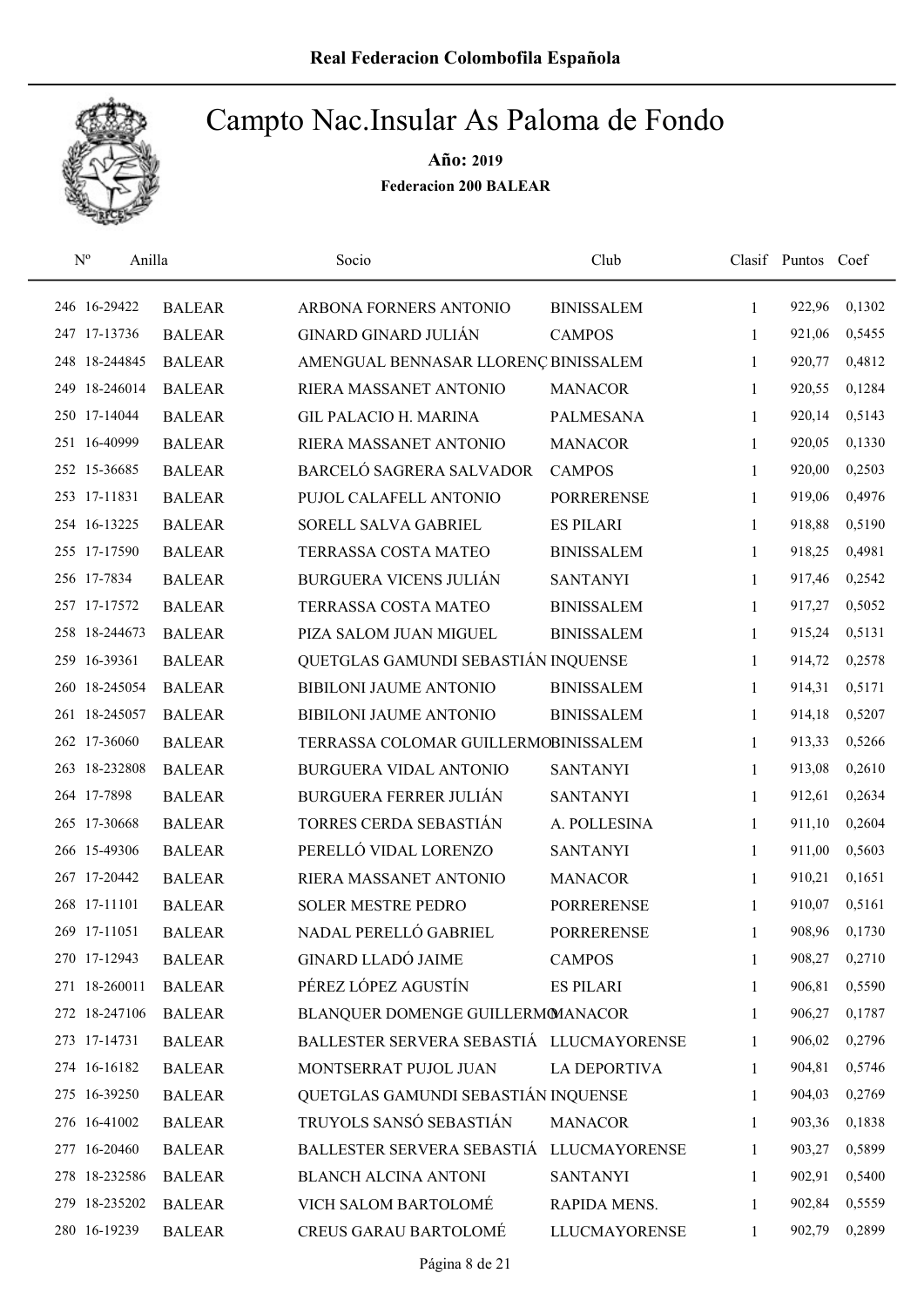

| $\mathbf{N}^{\text{o}}$ | Anilla        | Socio                                   | Club                |              | Clasif Puntos Coef |        |
|-------------------------|---------------|-----------------------------------------|---------------------|--------------|--------------------|--------|
| 281 17-12949            | <b>BALEAR</b> | <b>GINARD LLADÓ JAIME</b>               | <b>CAMPOS</b>       | $\mathbf{1}$ | 902,30             | 0,5873 |
| 282 16-41915            | <b>BALEAR</b> | POU MESQUIDA JAIME                      | <b>MANACOR</b>      | 1            | 901,96             | 0,1885 |
| 283 18-232503           | <b>BALEAR</b> | <b>BLANCH ALCINA ANTONI</b>             | <b>SANTANYI</b>     | $\mathbf{1}$ | 901,90             | 0,1959 |
| 284 18-243409           | <b>BALEAR</b> | SAURINA MORAGUES MIGUEL                 | <b>BINISSALEM</b>   | 1            | 901,65             | 0,2895 |
| 285 17-28565            | <b>BALEAR</b> | ABRINES COLL LLORENÇ                    | <b>LLOSETENSE</b>   | $\mathbf{1}$ | 898,91             | 0,2961 |
| 286 17-6322             | <b>BALEAR</b> | PERELLÓ VIDAL ANTONIO                   | <b>SANTANYI</b>     | 1            | 897,91             | 0,5953 |
| 287 18-235040           | <b>BALEAR</b> | <b>VERGER PIZA JUAN</b>                 | <b>BINISSALEM</b>   | 1            | 897,78             | 0,3029 |
| 288 17-139283           | <b>BALEAR</b> | VENY MESTRE MIGUEL A.                   | <b>PORRERENSE</b>   | 1            | 897,71             | 0,2104 |
| 289 17-34647            | <b>BALEAR</b> | <b>CUTILLAS BERGAS JAIME</b>            | <b>MENS. ARTA</b>   | 1            | 897,70             | 0,5226 |
| 290 17-27712            | <b>BALEAR</b> | PERELLÓ PUJADAS CRISTOBAL               | <b>LLOSETENSE</b>   | 1            | 897,29             | 0,3020 |
| 291 17-14654            | <b>BALEAR</b> | HERNÁNDEZ CABRERA ANTONIO LLUCMAYORENSE |                     | 1            | 896,96             | 0,6168 |
| 292 17-17497            | <b>BALEAR</b> | AMENGUAL BENNASAR LLORENÇ BINISSALEM    |                     | 1            | 895,78             | 0,3199 |
| 293 18-226391           | <b>BALEAR</b> | <b>TORRENS PLANAS MIGUEL</b>            | <b>INQUENSE</b>     | 1            | 895,76             | 0,3179 |
| 294 17-33086            | <b>BALEAR</b> | FIDALGO BESTARD MIGUEL                  | RAPIDA MENS.        | 1            | 895,12             | 0,3046 |
| 295 17-19480            | <b>BALEAR</b> | SUREDA CABRER DOMINGO                   | <b>MANACOR</b>      | $\mathbf{1}$ | 895,07             | 0,2177 |
| 296 18-226245           | <b>BALEAR</b> | QUETGLAS GAMUNDI PEDRO                  | <b>INQUENSE</b>     | 1            | 894,46             | 0,3275 |
| 297 09-94065            | <b>BALEAR</b> | <b>CIRER FERRIOL TONI</b>               | <b>BINISSALEM</b>   | 1            | 894,35             | 0,3370 |
| 298 16-18349            | <b>BALEAR</b> | SALADO RODRÍGUEZ VÍCTOR                 | RAPIDA MENS.        | $\mathbf{1}$ | 894,19             | 0,5914 |
| 299 16-26571            | <b>BALEAR</b> | ADROVER VIDAL BARTOLOMÉ                 | <b>SANTANYI</b>     | 1            | 893,80             | 0,3289 |
| 300 16-11438            | <b>BALEAR</b> | TRUYOLS SANSÓ SEBASTIÁN                 | <b>MANACOR</b>      | 1            | 893,73             | 0,5426 |
| 301 17-9935             | <b>BALEAR</b> | <b>BALLESTER AMER ANTONIO</b>           | RAPIDA MENS.        | 1            | 892,93             | 0,3097 |
| 302 16-17661            | <b>BALEAR</b> | MOREY BARCELÓ SEBASTIÁN                 | RAPIDA MENS.        | 1            | 892,67             | 0,3176 |
| 303 16-40210            | <b>BALEAR</b> | LEBRÓN LINARES JOSÉ                     | <b>MANACOR</b>      | 1            | 892,60             | 0,2249 |
| 304 16-17209            | <b>BALEAR</b> | <b>BALLESTER AMER ANTONIO</b>           | RAPIDA MENS.        | 1            | 892,56             | 0,3172 |
| 305 17-18357            | <b>BALEAR</b> | MARTÍ VALLES GUILLERMO                  | <b>BINISSALEM</b>   | 1            | 892,34             | 0,3392 |
| 306 16-17211            | <b>BALEAR</b> | <b>BALLESTER AMER ANTONIO</b>           | RAPIDA MENS.        | 1            | 892,04             | 0,3222 |
| 307 17-3037             | <b>BALEAR</b> | VICARIO DORRADO MIGUEL                  | PALMESANA           | 1            | 891,92             | 0,3251 |
| 308 16-28645            | <b>BALEAR</b> | FERRER RAMIS GUILLÉN                    | <b>BINISSALEM</b>   | 1            | 891,65             | 0,3408 |
| 309 16-38835            | <b>BALEAR</b> | MARTÍNEZ POZO JANSEL M.                 | <b>PALMESANA</b>    | 1            | 891,00             | 0,3346 |
| 310 17-3670             | <b>BALEAR</b> | MUÑOZ GUTIÉRREZ MANUEL                  | PALMESANA           | 1            | 890,06             | 0,3388 |
| 311 17-35223            | <b>BALEAR</b> | TERRASSA COLOMAR GUILLERMOBINISSALEM    |                     | 1            | 890,04             | 0,3586 |
| 312 16-40374            | <b>BALEAR</b> | SUREDA CABRER DOMINGO                   | <b>MANACOR</b>      | 1            | 888,96             | 0,5527 |
| 313 17-31895            | <b>BALEAR</b> | LUCESCU VALENTIN                        | A. POLLESINA        | 1            | 888,28             | 0,3465 |
| 314 17-897              | <b>BALEAR</b> | TÁNDEM MARCOS - PEDRO                   | <b>LA DEPORTIVA</b> | 1            | 888,27             | 0,3652 |
| 315 17-18271            | <b>BALEAR</b> | MARTÍ VALLES GUILLERMO                  | <b>BINISSALEM</b>   | 1            | 888,15             | 0,5904 |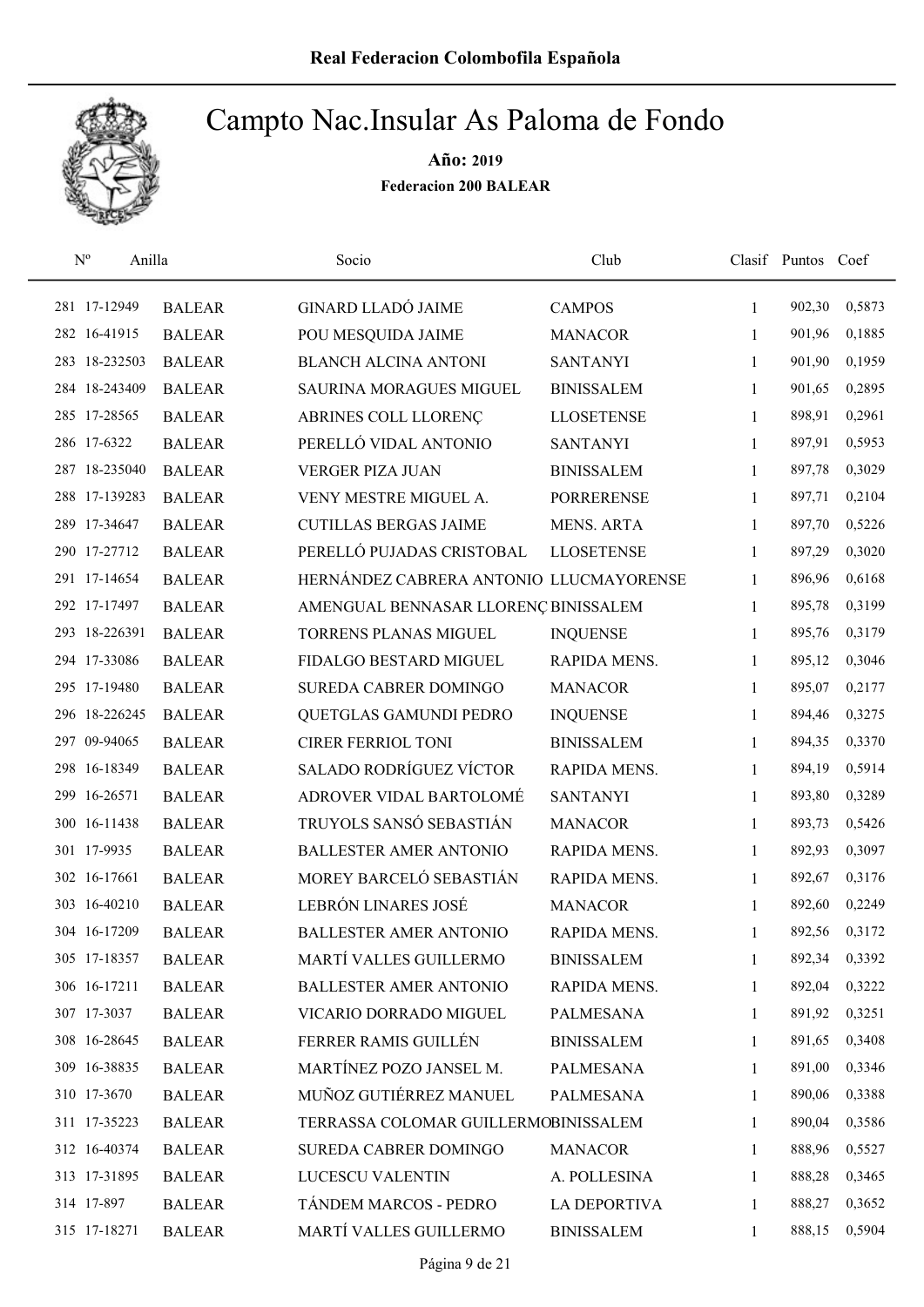

| $N^{\rm o}$<br>Anilla |               | Socio                                | Club                 |              | Clasif Puntos Coef |        |
|-----------------------|---------------|--------------------------------------|----------------------|--------------|--------------------|--------|
| 316 15-28934          | <b>BALEAR</b> | TERRASA ROSELLÓ JUAN                 | <b>MENS. ARTA</b>    | $\mathbf{1}$ | 887,95             | 0,5507 |
| 317 17-7895           | <b>BALEAR</b> | <b>BURGUERA FERRER JULIÁN</b>        | <b>SANTANYI</b>      | 1            | 887,68             | 0,6070 |
| 318 16-18675          | <b>BALEAR</b> | <b>BALLESTER AMER ANTONIO</b>        | RAPIDA MENS.         | 1            | 887,13             | 0,3521 |
| 319 16-18802          | <b>BALEAR</b> | RODRÍGUEZ MARTÍN JOSÉ                | RAPIDA MENS.         | 1            | 887,10             | 0,3607 |
| 320 18-228377         | <b>BALEAR</b> | VERGER ROCA SEBASTIÁN                | <b>PALMESANA</b>     | $\mathbf{1}$ | 886,99             | 0,3601 |
| 321 17-1826           | <b>BALEAR</b> | MARTÍNEZ POZO JANSEL M.              | <b>PALMESANA</b>     | 1            | 886,99             | 0,3648 |
| 322 17-10795          | <b>BALEAR</b> | PUJOL CALAFELL ANTONIO               | <b>PORRERENSE</b>    | 1            | 886,54             | 0,3833 |
| 323 16-31301          | <b>BALEAR</b> | <b>LLABRES DEYA LUCAS</b>            | <b>BINISSALEM</b>    | 1            | 885,96             | 0,3847 |
| 324 17-18507          | <b>BALEAR</b> | <b>TORRENS PLANAS MIGUEL</b>         | <b>INQUENSE</b>      | 1            | 885,07             | 0,3805 |
| 325 17-31255          | <b>BALEAR</b> | SALAS LLADÓ MIGUEL                   | A. POLLESINA         | 1            | 885,06             | 0,3709 |
| 326 16-19611          | <b>BALEAR</b> | BALLESTER SERVERA SEBASTIÁ           | <b>LLUCMAYORENSE</b> | 1            | 884,65             | 0,6254 |
| 327 15-54390          | <b>BALEAR</b> | RIERA MASSANET ANTONIO               | <b>MANACOR</b>       | 1            | 884,47             | 0,2339 |
| 328 18-243433         | <b>BALEAR</b> | <b>SAURINA MORAGUES MIGUEL</b>       | <b>BINISSALEM</b>    | 1            | 884,01             | 0,3884 |
| 329 17-2288           | <b>BALEAR</b> | ADROVER LÓPEZ JUAN CARLOS            | <b>BINISSALEM</b>    | 1            | 883,92             | 0,3944 |
| 330 18-253926         | <b>BALEAR</b> | FANDIÑO RODRÍGUEZ HANZEL             | <b>PALMESANA</b>     | $\mathbf{1}$ | 883,70             | 0,3774 |
| 331 17-3109           | <b>BALEAR</b> | MIR PASTOR MIGUEL                    | <b>PALMESANA</b>     | 1            | 882,61             | 0,3815 |
| 332 16-34752          | <b>BALEAR</b> | FIDALGO BESTARD MIGUEL               | RAPIDA MENS.         | 1            | 882,58             | 0,3851 |
| 333 18-233834         | <b>BALEAR</b> | COLL BARCELÓ ANTONIO                 | RAPIDA MENS.         | $\mathbf{1}$ | 882,52             | 0,4089 |
| 334 16-39423          | <b>BALEAR</b> | PAYERAS OLIVER PEDRO A.              | <b>INQUENSE</b>      | 1            | 882,24             | 0,3951 |
| 335 18-231300         | <b>BALEAR</b> | FANDIÑO RODRÍGUEZ HANZEL             | <b>PALMESANA</b>     | 1            | 881,86             | 0,3925 |
| 336 18-227046         | <b>BALEAR</b> | REYNES SOCIAS PEDRO                  | <b>BINISSALEM</b>    | 1            | 880,87             | 0,5974 |
| 337 17-9477           | <b>BALEAR</b> | MOREY BARCELÓ SEBASTIÁN              | RAPIDA MENS.         | 1            | 880,40             | 0,4033 |
| 338 18-238206         | <b>BALEAR</b> | SASTRE BARBERO LAUREANO              | <b>CAMPOS</b>        | 1            | 880,37             | 0,4129 |
| 339 16-32341          | <b>BALEAR</b> | SASTRE GONZÁLEZ ÁNGEL                | <b>CAMPOS</b>        | 1            | 879,94             | 0,4129 |
| 340 17-2031           | <b>BALEAR</b> | TERRASSA COLOMAR GUILLERMOBINISSALEM |                      | 1            | 879,88             | 0,4273 |
| 341 18-238357         | <b>BALEAR</b> | SASTRE GONZÁLEZ ÁNGEL                | <b>CAMPOS</b>        | 1            | 879,57             | 0,6297 |
| 342 17-17534          | <b>BALEAR</b> | TERRASSA COSTA MATEO                 | <b>BINISSALEM</b>    | 1            | 878,81             | 0,4322 |
| 343 18-228768         | <b>BALEAR</b> | <b>GÓMEZ FONT RAFAEL</b>             | PALMESANA            | 1            | 878,65             | 0,4169 |
| 344 17-3464           | <b>BALEAR</b> | <b>GONZÁLEZ FERRER SALVADOR</b>      | PALMESANA            | 1            | 876,89             | 0,4453 |
| 345 16-20078          | <b>BALEAR</b> | <b>GIL PALACIO H. MARINA</b>         | PALMESANA            | $\mathbf{1}$ | 876,72             | 0,4255 |
| 346 17-11830          | <b>BALEAR</b> | <b>SALADO RODRÍGUEZ VÍCTOR</b>       | RAPIDA MENS.         | 1            | 875,55             | 0,4359 |
| 347 17-3361           | <b>BALEAR</b> | <b>JURADO MATAS FÉLIX</b>            | <b>LA DEPORTIVA</b>  | 1            | 875,23             | 0,4398 |
| 348 17-31281          | <b>BALEAR</b> | SALAS LLADÓ MIGUEL                   | A. POLLESINA         | 1            | 874,61             | 0,4152 |
| 349 17-20386          | <b>BALEAR</b> | TÁNDEM JORDI - TOLO                  | <b>MANACOR</b>       | 1            | 873,66             | 0,2415 |
| 350 16-25023          | <b>BALEAR</b> | PERELLÓ VIDAL ANTONIO                | <b>SANTANYI</b>      | 1            | 873,65             | 0,4301 |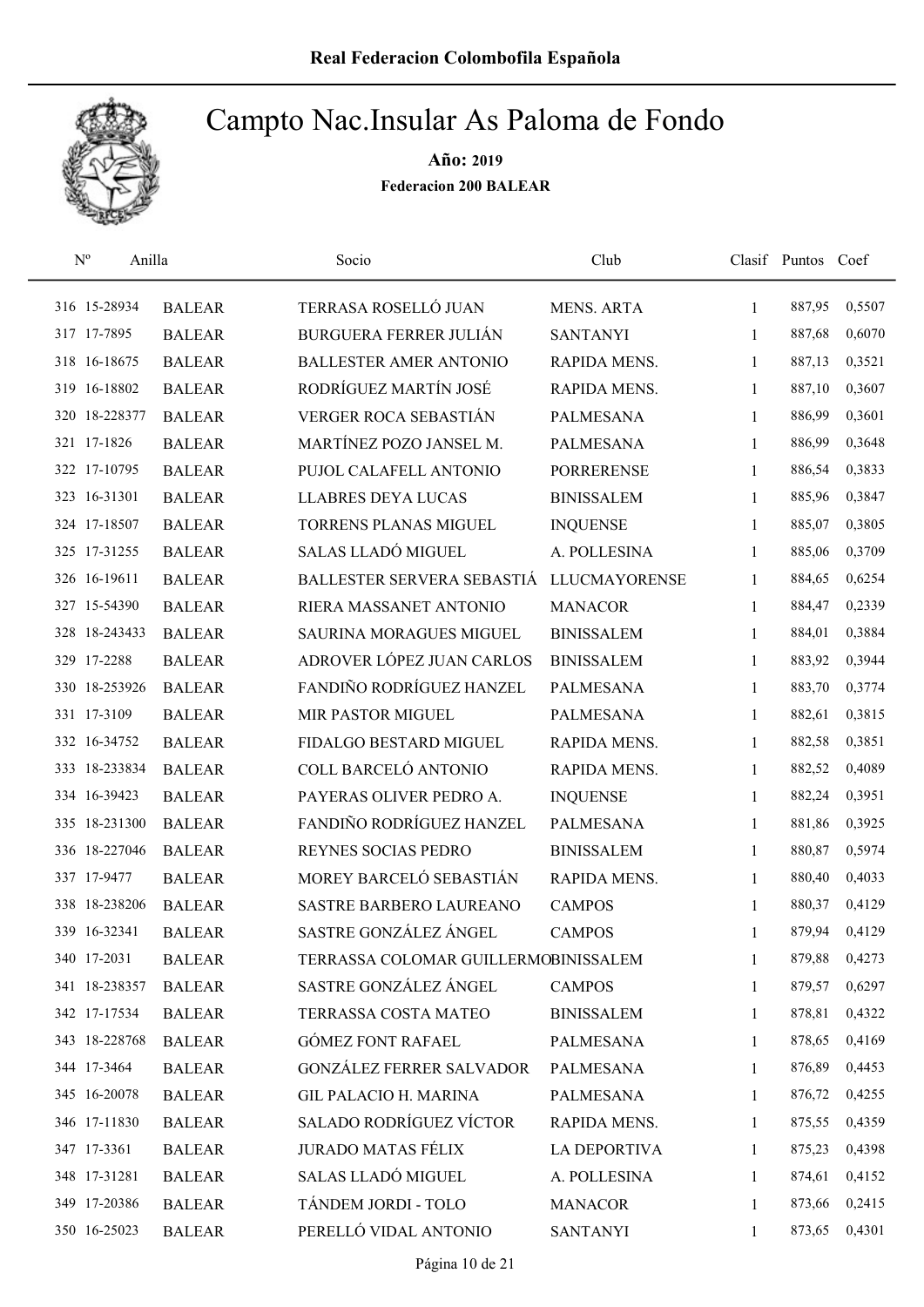

| $N^{\rm o}$   | Anilla        | Socio                                | Club                 |              | Clasif Puntos Coef |        |
|---------------|---------------|--------------------------------------|----------------------|--------------|--------------------|--------|
| 351 16-17377  | <b>BALEAR</b> | VICH SALOM BARTOLOMÉ                 | RAPIDA MENS.         | 1            | 873,22             | 0,6161 |
| 352 16-25341  | <b>BALEAR</b> | <b>BURGUERA VICENS JULIÁN</b>        | <b>SANTANYI</b>      | 1            | 873,03             | 0,4341 |
| 353 17-19560  | <b>BALEAR</b> | JUAN JORDÁ JUAN FCO.                 | <b>MENS. ARTA</b>    | $\mathbf{1}$ | 871,83             | 0,2450 |
| 354 17-17998  | <b>BALEAR</b> | ANDONOV HRISTOV ALEKSANDARBINISSALEM |                      | $\mathbf{1}$ | 871,75             | 0,4522 |
| 355 16-16839  | <b>BALEAR</b> | <b>SEGUI FEMENIAS JORGE</b>          | <b>LA DEPORTIVA</b>  | $\mathbf{1}$ | 870,40             | 0,6453 |
| 356 16-17684  | <b>BALEAR</b> | MOREY BARCELÓ SEBASTIÁN              | RAPIDA MENS.         | $\mathbf{1}$ | 870,39             | 0,6500 |
| 357 16-27334  | <b>BALEAR</b> | LLULL AXARTELL JAIME                 | <b>LLUCMAYORENSE</b> | $\mathbf{1}$ | 869,93             | 0,4676 |
| 358 15-31586  | <b>BALEAR</b> | <b>LLABRES DEYA LUCAS</b>            | <b>BINISSALEM</b>    | 1            | 869,66             | 0,4704 |
| 359 18-259442 | <b>BALEAR</b> | <b>BOSCH MIR JUAN</b>                | <b>ES PILARI</b>     | 1            | 868,70             | 0,4587 |
| 360 18-235328 | <b>BALEAR</b> | RODRÍGUEZ MARTÍN JOSÉ                | RAPIDA MENS.         | 1            | 868,60             | 0,4667 |
| 361 17-12914  | <b>BALEAR</b> | <b>GINARD LLADÓ JAIME</b>            | <b>CAMPOS</b>        | 1            | 868,12             | 0,6394 |
| 362 16-20106  | <b>BALEAR</b> | MONSERRAT RAFAL JULIÁN               | <b>LLUCMAYORENSE</b> | 1            | 867,81             | 0,4863 |
| 363 15-49777  | <b>BALEAR</b> | <b>BLANCH ALCINA ANTONI</b>          | <b>SANTANYI</b>      | 1            | 865,49             | 0,2676 |
| 364 15-53968  | <b>BALEAR</b> | ROTGER SÁNCHEZ MARCOS                | RAPIDA MENS.         | 1            | 864,96             | 0,4823 |
| 365 17-35515  | <b>BALEAR</b> | TÁNDEM VILCHEZ - SÁNCHEZ             | <b>LLOSETENSE</b>    | 1            | 864,77             | 0,4885 |
| 366 16-25058  | <b>BALEAR</b> | PERELLÓ VIDAL ANTONIO                | <b>SANTANYI</b>      | $\mathbf{1}$ | 864,55             | 0,4902 |
| 367 17-33380  | <b>BALEAR</b> | MONTILLA MORENO FRANCISCO ÆS PILARI  |                      | 1            | 864,32             | 0,4913 |
| 368 18-239471 | <b>BALEAR</b> | ADROVER CASTELLÁ ANDRÉS              | <b>CAMPOS</b>        | $\mathbf{1}$ | 863,30             | 0,5062 |
| 369 18-228092 | <b>BALEAR</b> | REBASSA SASTRE MATIES                | <b>PALMESANA</b>     | 1            | 863,07             | 0,5032 |
| 370 17-2199   | <b>BALEAR</b> | ADROVER LÓPEZ JUAN CARLOS            | <b>BINISSALEM</b>    | $\mathbf{1}$ | 862,95             | 0,5161 |
| 371 16-20459  | <b>BALEAR</b> | BALLESTER SERVERA SEBASTIÁ           | <b>LLUCMAYORENSE</b> | $\mathbf{1}$ | 862,14             | 0,5225 |
| 372 18-237732 | <b>BALEAR</b> | <b>SALVA FERRA PABLO</b>             | RAPIDA MENS.         | 1            | 861,95             | 0,5083 |
| 373 17-15264  | <b>BALEAR</b> | <b>BONET ESCALAS BERNARDO</b>        | <b>LLUCMAYORENSE</b> | 1            | 861,31             | 0,6607 |
| 374 17-20806  | <b>BALEAR</b> | VADELL FUSTER BUENAVENTURAMANACOR    |                      | 1            | 861,03             | 0,6022 |
| 375 18-259896 | <b>BALEAR</b> | MONTILLA MORENO FRANCISCO AES PILARI |                      | 1            | 860,70             | 0,5139 |
| 376 17-3371   | <b>BALEAR</b> | <b>JURADO MATAS FÉLIX</b>            | <b>LA DEPORTIVA</b>  | 1            | 860,02             | 0,5202 |
| 377 17-28044  | <b>BALEAR</b> | VILLALONGA COLL LORENZO              | <b>LLOSETENSE</b>    | $\mathbf{1}$ | 859,67             | 0,6401 |
| 378 17-32718  | <b>BALEAR</b> | PIZA SALOM JUAN MIGUEL               | <b>BINISSALEM</b>    | 1            | 859,42             | 0,5300 |
| 379 17-1549   | <b>BALEAR</b> | ADRÓVER FORNES CARLOS                | <b>BINISSALEM</b>    | 1            | 859,09             | 0,5244 |
| 380 17-21385  | <b>BALEAR</b> | TRUYOLS SANSÓ SEBASTIÁN              | <b>MANACOR</b>       | $\mathbf{1}$ | 858,71             | 0,2768 |
| 381 18-235773 | <b>BALEAR</b> | MOREY BARCELÓ SEBASTIÁN              | RAPIDA MENS.         | 1            | 858,67             | 0,5319 |
| 382 18-259619 | <b>BALEAR</b> | SORELL SALVA GABRIEL                 | <b>ES PILARI</b>     | 1            | 858,12             | 0,6642 |
| 383 17-15078  | <b>BALEAR</b> | TOMÁS SASTRE LORENZO                 | LLUCMAYORENSE        | 1            | 858,02             | 0,5404 |
| 384 17-1805   | <b>BALEAR</b> | MARTÍNEZ POZO JANSEL M.              | <b>PALMESANA</b>     | 1            | 857,71             | 0,5384 |
| 385 17-3358   | <b>BALEAR</b> | VERGER ROCA SEBASTIÁN                | PALMESANA            | 1            | 857,36             | 0,5377 |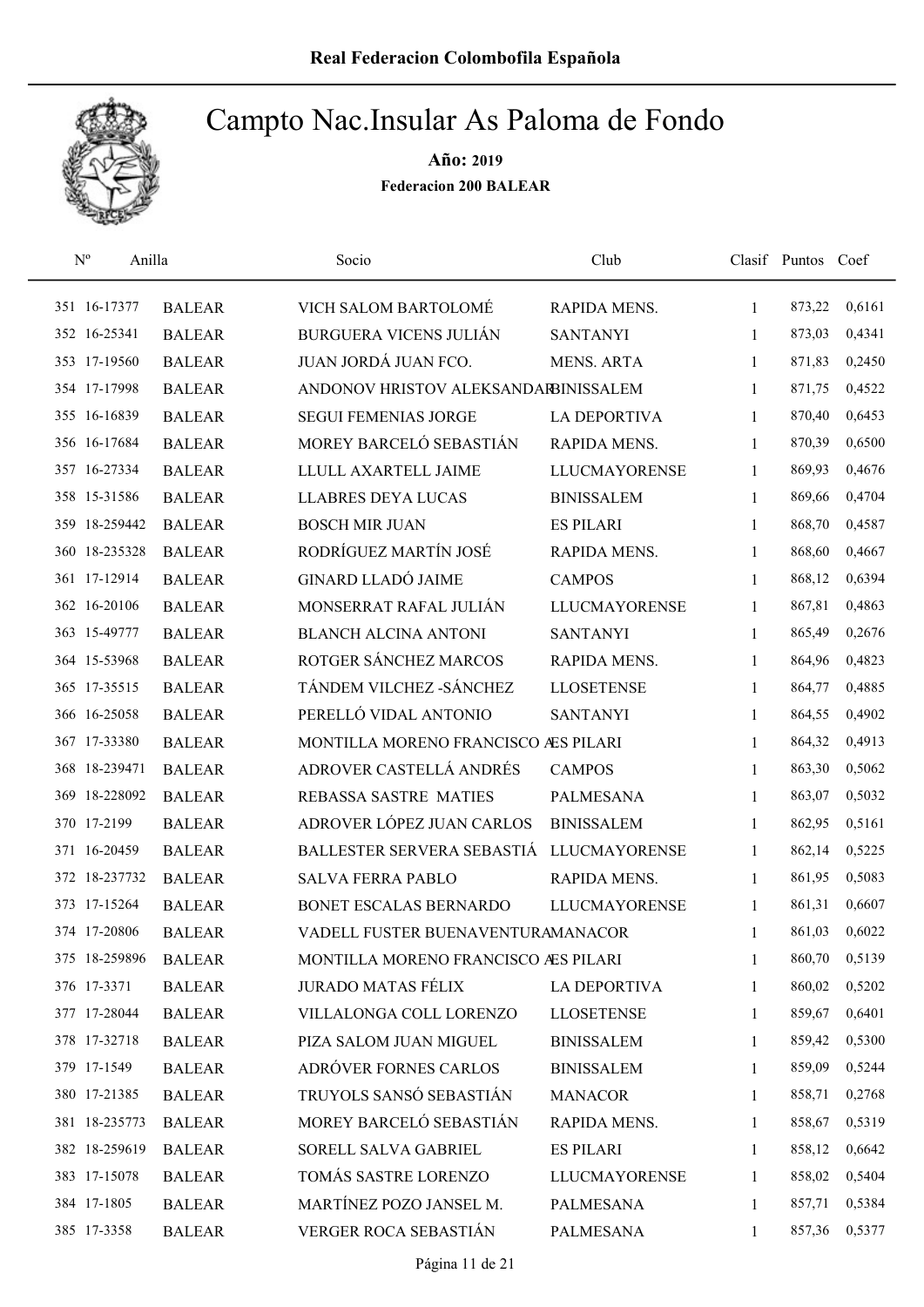

| $\mathrm{N}^{\rm o}$<br>Anilla |               | Socio                                  | Club                 |              | Clasif Puntos Coef |        |
|--------------------------------|---------------|----------------------------------------|----------------------|--------------|--------------------|--------|
| 386 17-35198                   | <b>BALEAR</b> | MUÑOZ GUTIÉRREZ MANUEL                 | PALMESANA            | $\mathbf{1}$ | 857,16             | 0,5461 |
| 387 17-27579                   | <b>BALEAR</b> | <b>CUTILLAS BERGAS JAIME</b>           | <b>MENS. ARTA</b>    | 1            | 853,16             | 0,2904 |
| 388 18-234555                  | <b>BALEAR</b> | <b>BLANCO FERRANDO PEDRO</b>           | RAPIDA MENS.         | $\mathbf{1}$ | 852,62             | 0,5513 |
| 389 17-31117                   | <b>BALEAR</b> | SERVERA BORDOY JOSÉ                    | A. POLLESINA         | 1            | 852,55             | 0,5228 |
| 390 16-19679                   | <b>BALEAR</b> | BALLESTER SERVERA SEBASTIÁ             | <b>LLUCMAYORENSE</b> | $\mathbf{1}$ | 852,34             | 0,5421 |
| 391 17-12957                   | <b>BALEAR</b> | <b>GINARD LLADÓ JAIME</b>              | <b>CAMPOS</b>        | $\mathbf{1}$ | 852,13             | 0,5325 |
| 392 16-32306                   | <b>BALEAR</b> | BALLESTER SERVERA SEBASTIÁ             | <b>LLUCMAYORENSE</b> | $\mathbf{1}$ | 851,88             | 0,5495 |
| 393 18-239201                  | <b>BALEAR</b> | GOMIS TOMÁS PEDRO A.                   | <b>CAMPOS</b>        | $\mathbf{1}$ | 851,28             | 0,5470 |
| 394 18-240632                  | <b>BALEAR</b> | PROHENS VICENS ANDRÉS                  | <b>CAMPOS</b>        | 1            | 850,86             | 0,5489 |
| 395 17-26640                   | <b>BALEAR</b> | <b>GINARD NICOLAU PEDRO</b>            | <b>MENS. ARTA</b>    | 1            | 850,83             | 0,3066 |
| 396 18-259795                  | <b>BALEAR</b> | <b>MARTÍN VIDAL ANTONIO</b>            | <b>ES PILARI</b>     | 1            | 847,59             | 0,6742 |
| 397 17-7707                    | <b>BALEAR</b> | <b>BURGUERA VIDAL ANTONIO</b>          | <b>SANTANYI</b>      | 1            | 846,05             | 0,5460 |
| 398 17-10510                   | <b>BALEAR</b> | MARTORELL FULLANA JAIME                | <b>BINISSALEM</b>    | 1            | 844,21             | 0,3656 |
| 399 17-30980                   | <b>BALEAR</b> | MUNTANER ORELL JOSÉ                    | A. POLLESINA         | 1            | 844,01             | 0,5431 |
| 400 17-8991                    | <b>BALEAR</b> | VICH SALOM BARTOLOMÉ                   | RAPIDA MENS.         | 1            | 843,43             | 0,6622 |
| 401 17-236                     | <b>BALEAR</b> | <b>SEGUI FEMENIAS JORGE</b>            | <b>LA DEPORTIVA</b>  | 1            | 843,26             | 0,5713 |
| 402 16-40895                   | <b>BALEAR</b> | TÁNDEM JORDI - TOLO                    | <b>MANACOR</b>       | 1            | 843,16             | 0,3565 |
| 403 17-21328                   | <b>BALEAR</b> | MAHINDO ALEMANY ANTONI J.              | <b>BINISSALEM</b>    | $\mathbf{1}$ | 842,03             | 0,6662 |
| 404 17-19713                   | <b>BALEAR</b> | TÁNDEM VIDAL - VIDAL                   | <b>MANACOR</b>       | 1            | 842,02             | 0,6458 |
| 405 17-3012                    | <b>BALEAR</b> | VICARIO DORRADO MIGUEL                 | PALMESANA            | $\mathbf{1}$ | 841,15             | 0,5727 |
| 406 17-36570                   | <b>BALEAR</b> | <b>GIL PALACIO H. MARINA</b>           | <b>PALMESANA</b>     | $\mathbf{1}$ | 841,09             | 0,6966 |
| 407 18-228360                  | <b>BALEAR</b> | VERGER ROCA SEBASTIÁN                  | <b>PALMESANA</b>     | 1            | 841,00             | 0,6957 |
| 408 18-247002                  | <b>BALEAR</b> | ACEDO ORTEGA ENRIQUE                   | <b>MANACOR</b>       | 1            | 840,89             | 0,6363 |
| 409 17-34975                   | <b>BALEAR</b> | VICARIO DORRADO MIGUEL                 | <b>PALMESANA</b>     | 1            | 840,19             | 0,5752 |
| 410 17-11623                   | <b>BALEAR</b> | GONZÁLEZ SITJAR JOSÉ MANUEL PORRERENSE |                      | 1            | 839,91             | 0,3954 |
| 411 09-68704                   | <b>BALEAR</b> | RODRÍGUEZ MARTÍN JOSÉ                  | RAPIDA MENS.         | 1            | 839,65             | 0,7054 |
| 412 17-14356                   | <b>BALEAR</b> | <b>CUTILLAS BERGAS JAIME</b>           | <b>MENS. ARTA</b>    | 1            | 838,90             | 0,3811 |
| 413 18-228004                  | <b>BALEAR</b> | <b>GÓMEZ FONT RAFAEL</b>               | PALMESANA            | 1            | 838,11             | 0,5923 |
| 414 18-226724                  | <b>BALEAR</b> | FRONTERA MOREY JAIME                   | <b>INQUENSE</b>      | 1            | 837,84             | 0,5538 |
| 415 16-33404                   | <b>BALEAR</b> | PROHENS MAS BARTOLOMÉ                  | <b>CAMPOS</b>        | 1            | 836,17             | 0,5788 |
| 416 17-11424                   | <b>BALEAR</b> | TÁNDEM MUNTANER - MORA                 | <b>PORRERENSE</b>    | 1            | 835,55             | 0,6889 |
| 417 16-28233                   | <b>BALEAR</b> | TÁNDEM MUNTANER - MORA                 | <b>PORRERENSE</b>    | 1            | 834,22             | 0,6924 |
| 418 17-28159                   | <b>BALEAR</b> | VILCHES VILCHES TORCUATO               | <b>ES PILARI</b>     | 1            | 833,17             | 0,5928 |
| 419 16-24023                   | <b>BALEAR</b> | <b>BIBILONI JAUME ANTONIO</b>          | <b>BINISSALEM</b>    | 1            | 832,98             | 0,5843 |
| 420 17-26279                   | <b>BALEAR</b> | TERRASA ROSELLÓ JUAN                   | <b>MENS. ARTA</b>    | 1            | 831,04             | 0,4147 |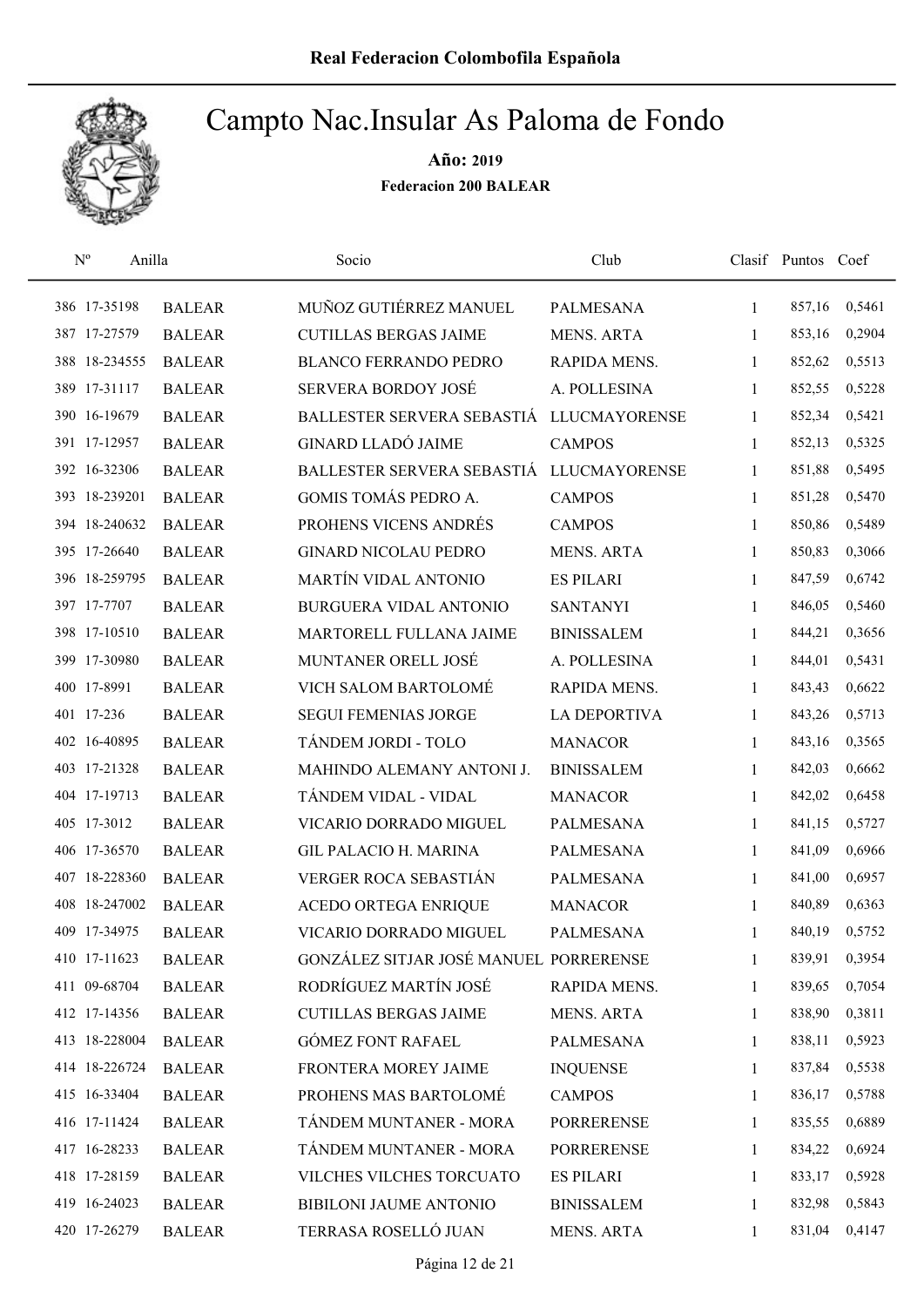

| $\mathbf{N}^{\text{o}}$<br>Anilla |               | Socio                                  | Club                 |              | Clasif Puntos Coef |        |
|-----------------------------------|---------------|----------------------------------------|----------------------|--------------|--------------------|--------|
| 421 16-19254                      | <b>BALEAR</b> | MONSERRAT RAFAL JULIÁN                 | <b>LLUCMAYORENSE</b> | $\mathbf{1}$ | 830,80             | 0,5949 |
| 422 17-11214                      | <b>BALEAR</b> | <b>SOLER MESTRE PEDRO</b>              | <b>PORRERENSE</b>    | 1            | 830,68             | 0,4323 |
| 423 17-11744                      | <b>BALEAR</b> | ARBONA FORNERS ANTONIO                 | <b>BINISSALEM</b>    | 1            | 830,32             | 0,4486 |
| 424 17-15214                      | <b>BALEAR</b> | BONET ESCALAS BERNARDO                 | <b>LLUCMAYORENSE</b> | 1            | 830,10             | 0,7179 |
| 425 15-48126                      | <b>BALEAR</b> | <b>CASTOR SASTRE BERNARDO</b>          | <b>LLOSETENSE</b>    | $\mathbf{1}$ | 829,95             | 0,4318 |
| 426 18-236603                     | <b>BALEAR</b> | GONZÁLEZ SITJAR JOSÉ MANUEL PORRERENSE |                      | 1            | 829,17             | 0,4529 |
| 427 17-13722                      | <b>BALEAR</b> | GINARD GINARD JULIÁN                   | <b>CAMPOS</b>        | 1            | 829,09             | 0,5903 |
| 428 17-15249                      | <b>BALEAR</b> | BONET ESCALAS BERNARDO                 | <b>LLUCMAYORENSE</b> | 1            | 828,28             | 0,6015 |
| 429 16-40731                      | <b>BALEAR</b> | TÁNDEM JORDI - TOLO                    | <b>MANACOR</b>       | 1            | 828,11             | 0,6565 |
| 430 18-233618                     | <b>BALEAR</b> | <b>SALVA FERRA PABLO</b>               | RAPIDA MENS.         | 1            | 827,80             | 0,7218 |
| 431 16-16781                      | <b>BALEAR</b> | LLADÓ BONET JOSÉ                       | <b>LA DEPORTIVA</b>  | 1            | 827,71             | 0,6065 |
| 432 17-11922                      | <b>BALEAR</b> | VENY MESTRE MIGUEL A.                  | <b>PORRERENSE</b>    | 1            | 826,72             | 0,4691 |
| 433 16-19924                      | <b>BALEAR</b> | LLULL AXARTELL JAIME                   | <b>LLUCMAYORENSE</b> | 1            | 826,26             | 0,6022 |
| 434 17-20994                      | <b>BALEAR</b> | SERVERA SERVERA JUAN                   | <b>MANACOR</b>       | 1            | 825,89             | 0,4572 |
| 435 18-247196                     | <b>BALEAR</b> | BLANQUER DOMENGE GUILLERMOMANACOR      |                      | 1            | 824,49             | 0,4725 |
| 436 18-241277                     | <b>BALEAR</b> | OLLER MOJER MIGUEL ÁNGEL               | <b>LLUCMAYORENSE</b> | 1            | 823,46             | 0,6130 |
| 437 17-26566                      | <b>BALEAR</b> | <b>GINARD NICOLAU PEDRO</b>            | <b>MENS. ARTA</b>    | 1            | 822,36             | 0,4678 |
| 438 17-35545                      | <b>BALEAR</b> | VILCHES VILCHES TORCUATO               | <b>ES PILARI</b>     | $\mathbf{1}$ | 822,33             | 0,7248 |
| 439 17-11021                      | <b>BALEAR</b> | NADAL PERELLÓ GABRIEL                  | <b>PORRERENSE</b>    | $\mathbf{1}$ | 821,17             | 0,4911 |
| 440 18-235956                     | <b>BALEAR</b> | FANDIÑO RODRÍGUEZ HANZEL               | <b>PALMESANA</b>     | $\mathbf{1}$ | 820,04             | 0,6239 |
| 441 16-34195                      | <b>BALEAR</b> | ROTGER SÁNCHEZ MARCOS                  | RAPIDA MENS.         | $\mathbf{1}$ | 818,85             | 0,6248 |
| 442 12-41660                      | <b>BALEAR</b> | RODRÍGUEZ MARTÍN JOSÉ                  | RAPIDA MENS.         | 1            | 817,26             | 0,6332 |
| 443 17-33189                      | <b>BALEAR</b> | FIDALGO BESTARD MIGUEL                 | RAPIDA MENS.         | 1            | 816,75             | 0,6344 |
| 444 16-38469                      | <b>BALEAR</b> | IGLESIAS ENGUIS JOAQUÍN                | <b>LLUCMAYORENSE</b> | 1            | 815,19             | 0,6286 |
| 445 17-6693                       | <b>BALEAR</b> | PERELLÓ VIDAL LORENZO                  | <b>SANTANYI</b>      | 1            | 814,71             | 0,6140 |
| 446 16-24343                      | <b>BALEAR</b> | ARBABAN GHAFOORI AMIR HESSABINISSALEM  |                      | 1            | 812,95             | 0,6263 |
| 447 14-42010                      | <b>BALEAR</b> | PROHENS MAS BARTOLOMÉ                  | <b>CAMPOS</b>        | 1            | 812,06             | 0,6251 |
| 448 18-244553                     | <b>BALEAR</b> | PIZA SALOM JUAN MIGUEL                 | <b>BINISSALEM</b>    | 1            | 809,98             | 0,6351 |
| 449 17-31344                      | <b>BALEAR</b> | SALAS LLADÓ MIGUEL                     | A. POLLESINA         | 1            | 807,37             | 0,6088 |
| 450 17-33340                      | <b>BALEAR</b> | <b>SASTRE SANNA PABLO</b>              | <b>ES PILARI</b>     | $\mathbf{1}$ | 805,98             | 0,6498 |
| 451 15-58894                      | <b>BALEAR</b> | MARTÍ VALLES GUILLERMO                 | <b>BINISSALEM</b>    | 1            | 804,18             | 0,6418 |
| 452 14-35320                      | <b>BALEAR</b> | PROHENS SALOM ANDRÉS                   | <b>LLUCMAYORENSE</b> | 1            | 802,30             | 0,6412 |
| 453 17-2156                       | <b>BALEAR</b> | TERRASSA COLOMAR GUILLERMOBINISSALEM   |                      | 1            | 801,92             | 0,6508 |
| 454 17-32712                      | <b>BALEAR</b> | ROTGER CIRER GABRIEL                   | RAPIDA MENS.         | 1            | 801,71             | 0,6659 |
| 455 17-20981                      | <b>BALEAR</b> | SERVERA SERVERA JUAN                   | <b>MANACOR</b>       | 1            | 801,61             | 0,5357 |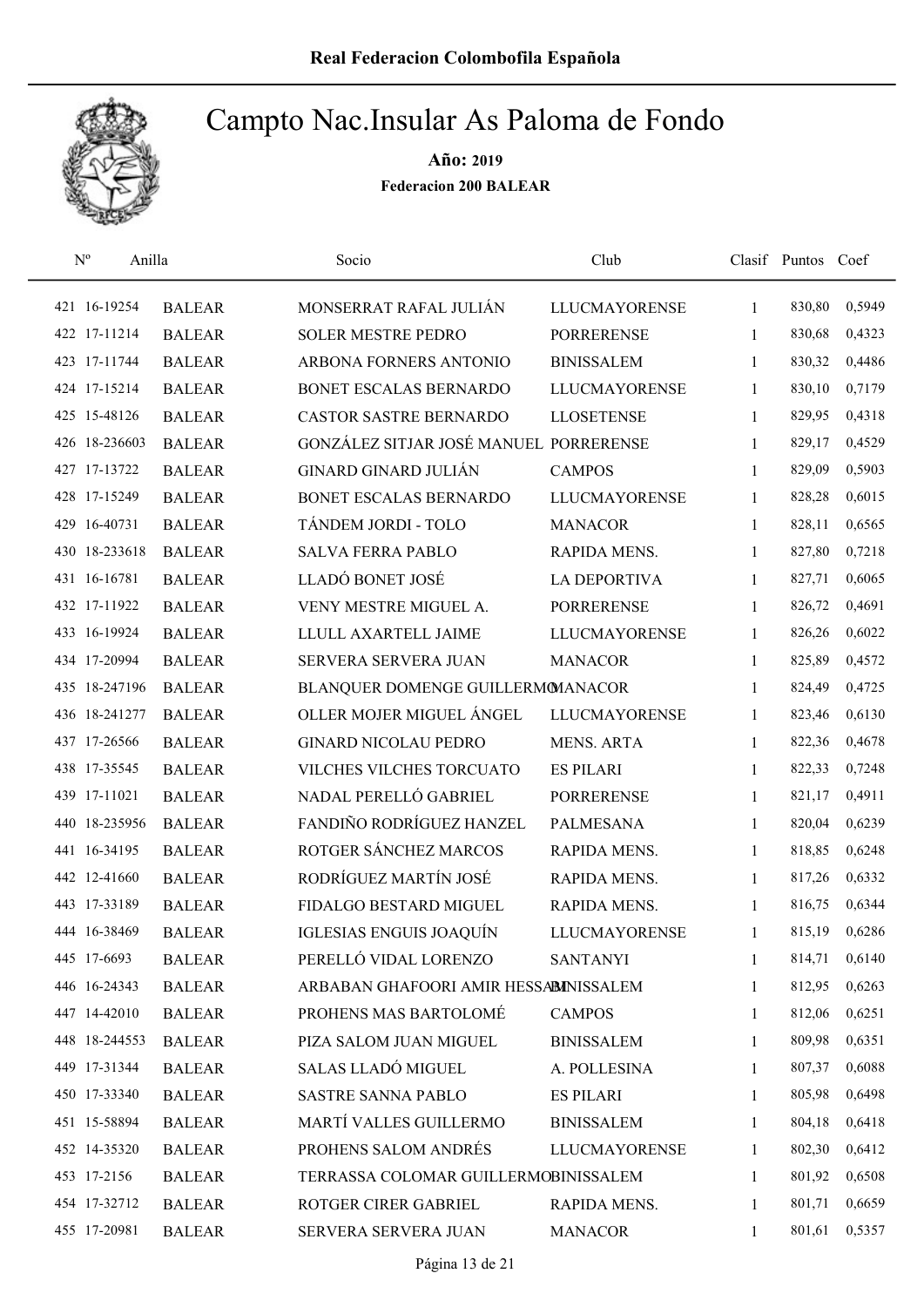

| $N^{\rm o}$   | Anilla        | Socio                                  | Club                 |              | Clasif Puntos Coef |        |
|---------------|---------------|----------------------------------------|----------------------|--------------|--------------------|--------|
| 456 17-11042  | <b>BALEAR</b> | NADAL PERELLÓ GABRIEL                  | <b>PORRERENSE</b>    | 1            | 800,85             | 0,6843 |
| 457 18-260509 | <b>BALEAR</b> | LLADÓ BONET JOSÉ                       | <b>LA DEPORTIVA</b>  | 1            | 800,68             | 0,7432 |
| 458 16-37878  | <b>BALEAR</b> | <b>LLABRES DEYA LUCAS</b>              | <b>BINISSALEM</b>    | 1            | 798,79             | 0,6591 |
| 459 17-17411  | <b>BALEAR</b> | AMENGUAL BENNASAR LLORENÇ BINISSALEM   |                      | $\mathbf{1}$ | 796,92             | 0,6594 |
| 460 18-241032 | <b>BALEAR</b> | TOMÁS SASTRE LORENZO                   | <b>LLUCMAYORENSE</b> | $\mathbf{1}$ | 795,08             | 0,7398 |
| 461 17-6501   | <b>BALEAR</b> | PERELLÓ VIDAL LORENZO                  | <b>SANTANYI</b>      | 1            | 793,61             | 0,6575 |
| 462 16-265747 | <b>BALEAR</b> | ARBABAN GHAFOORI AMIR HESSABINISSALEM  |                      | $\mathbf{1}$ | 792,88             | 0,6703 |
| 463 18-240480 | <b>BALEAR</b> | TOMÁS SASTRE LORENZO                   | <b>LLUCMAYORENSE</b> | 1            | 792,49             | 0,6767 |
| 464 15-36640  | <b>BALEAR</b> | BARCELÓ SAGRERA SALVADOR               | <b>CAMPOS</b>        | 1            | 791,73             | 0,6618 |
| 465 17-11619  | <b>BALEAR</b> | GONZÁLEZ SITJAR JOSÉ MANUEL PORRERENSE |                      | 1            | 789,76             | 0,5799 |
| 466 16-265347 | <b>BALEAR</b> | TÁNDEM VIDAL - VIDAL                   | <b>MANACOR</b>       | 1            | 788,20             | 0,7008 |
| 467 16-20989  | <b>BALEAR</b> | OLLER MOJER MIGUEL ÁNGEL               | <b>LLUCMAYORENSE</b> | 1            | 785,65             | 0,6869 |
| 468 15-56507  | <b>BALEAR</b> | TÁNDEM VIDAL - VIDAL                   | <b>MANACOR</b>       | 1            | 785,45             | 0,5857 |
| 469 18-234487 | <b>BALEAR</b> | <b>SALADO RODRÍGUEZ VÍCTOR</b>         | RAPIDA MENS.         | 1            | 783,95             | 0,7005 |
| 470 16-26797  | <b>BALEAR</b> | LLADÓ SERVERA LUCAS                    | <b>SANTANYI</b>      | 1            | 780,40             | 0,7315 |
| 471 16-26432  | <b>BALEAR</b> | ADROVER VIDAL BARTOLOMÉ                | <b>SANTANYI</b>      | 1            | 777,09             | 0,7374 |
| 472 18-245151 | <b>BALEAR</b> | ADROVER LÓPEZ JUAN CARLOS              | <b>BINISSALEM</b>    | 1            | 775,58             | 0,6865 |
| 473 16-20191  | <b>BALEAR</b> | MONSERRAT RAFAL JULIÁN                 | <b>LLUCMAYORENSE</b> | $\mathbf{1}$ | 775,27             | 0,7618 |
| 474 15-35141  | <b>BALEAR</b> | NADAL PERELLÓ GABRIEL                  | <b>PORRERENSE</b>    | $\mathbf{1}$ | 775,11             | 0,5963 |
| 475 15-58999  | <b>BALEAR</b> | AMENGUAL BENNASAR LLORENÇ BINISSALEM   |                      | $\mathbf{1}$ | 774,37             | 0,6936 |
| 476 17-34361  | <b>BALEAR</b> | PAYERAS OLIVER PEDRO A.                | <b>INQUENSE</b>      | $\mathbf{1}$ | 774,33             | 0,7096 |
| 477 16-25733  | <b>BALEAR</b> | PONS VIDAL DAMIÁN                      | <b>SANTANYI</b>      | 1            | 773,74             | 0,6813 |
| 478 18-236942 | <b>BALEAR</b> | VENY MESTRE MIGUEL A.                  | <b>PORRERENSE</b>    | 1            | 770,84             | 0,7287 |
| 479 17-7861   | <b>BALEAR</b> | <b>BURGUERA FERRER JULIÁN</b>          | <b>SANTANYI</b>      | 1            | 770,19             | 0,6872 |
| 480 17-7806   | <b>BALEAR</b> | <b>BURGUERA VICENS JULIÁN</b>          | <b>SANTANYI</b>      | 1            | 768,93             | 0,7505 |
| 481 17-30723  | <b>BALEAR</b> | NÚÑEZ TORRES JUAN DE DIOS              | A. POLLESINA         | 1            | 768,19             | 0,6827 |
| 482 18-260005 | <b>BALEAR</b> | PÉREZ LÓPEZ AGUSTÍN                    | <b>ES PILARI</b>     | 1            | 767,21             | 0,7659 |
| 483 17-36506  | <b>BALEAR</b> | GARCÍAS MEZQUIDA ANTONIO               | <b>CAMPOS</b>        | 1            | 765,43             | 0,7101 |
| 484 16-27711  | <b>BALEAR</b> | VILCHES VILCHES TORCUATO               | <b>ES PILARI</b>     | 1            | 763,48             | 0,7304 |
| 485 18-226740 | <b>BALEAR</b> | FRONTERA MOREY JAIME                   | <b>INQUENSE</b>      | 1            | 758,74             | 0,6929 |
| 486 16-41912  | <b>BALEAR</b> | POU MESQUIDA JAIME                     | <b>MANACOR</b>       | $\mathbf{1}$ | 758,28             | 0,7213 |
| 487 15-45012  | <b>BALEAR</b> | PROHENS MAS BARTOLOMÉ                  | <b>CAMPOS</b>        | 1            | 757,59             | 0,7175 |
| 488 17-18312  | <b>BALEAR</b> | MARTÍ VALLES GUILLERMO                 | <b>BINISSALEM</b>    | 1            | 757,36             | 0,7600 |
| 489 17-11169  | <b>BALEAR</b> | <b>SOLER MESTRE PEDRO</b>              | <b>PORRERENSE</b>    | 1            | 757,02             | 0,6436 |
| 490 16-40564  | <b>BALEAR</b> | TÁNDEM JORDI - TOLO                    | <b>MANACOR</b>       | 1            | 750,36             | 0,6371 |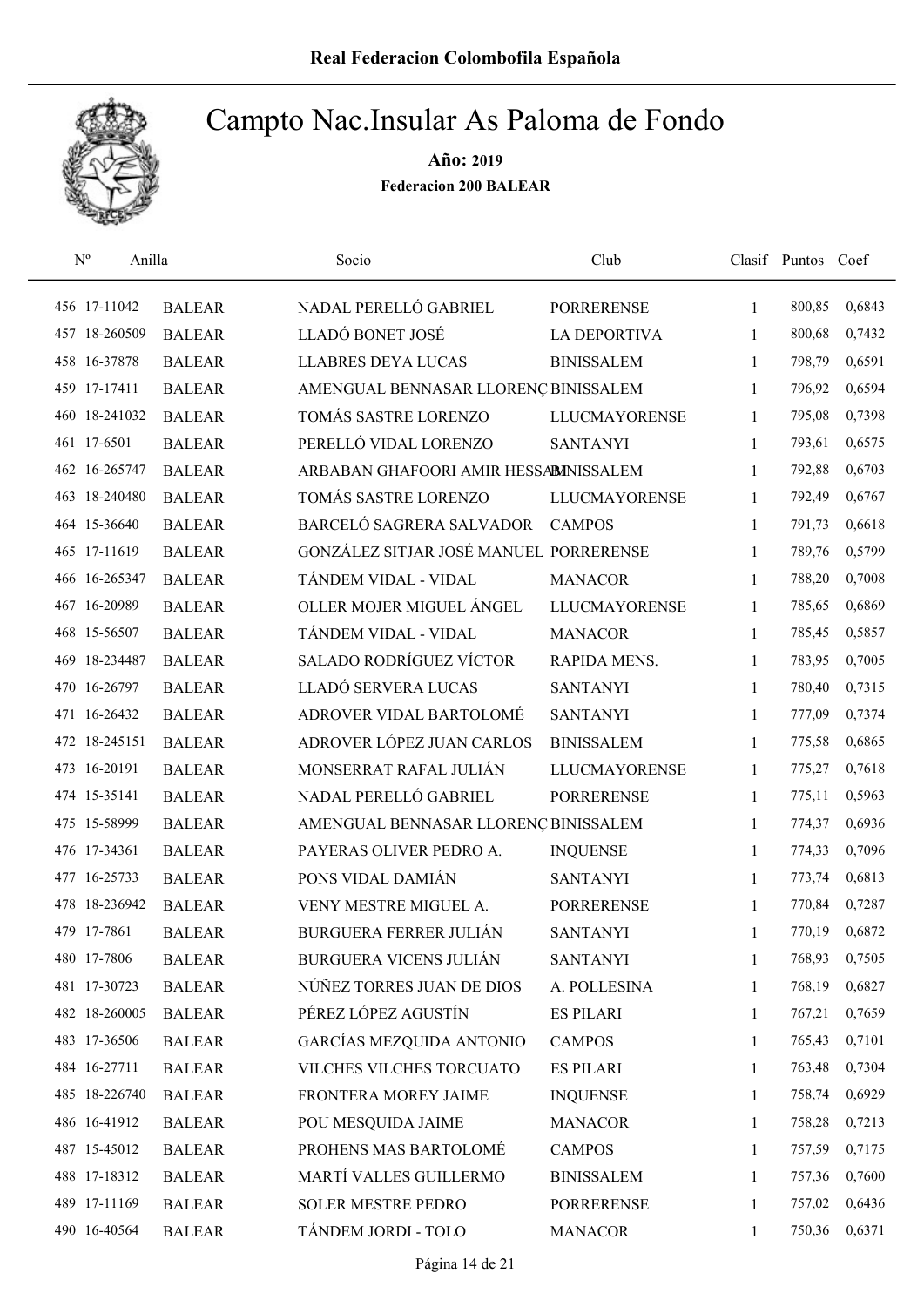

| $\mathbf{N}^{\text{o}}$<br>Anilla |               | Socio                                     | Club                 |              | Clasif Puntos | Coef   |
|-----------------------------------|---------------|-------------------------------------------|----------------------|--------------|---------------|--------|
| 491 16-20804                      | <b>BALEAR</b> | BONET ESCALAS BERNARDO                    | <b>LLUCMAYORENSE</b> | 1            | 748,46        | 0,7346 |
| 492 17-7124                       | <b>BALEAR</b> | ADROVER VIDAL BARTOLOMÉ                   | <b>SANTANYI</b>      | 1            | 748,25        | 0,7757 |
| 493 18-227966                     | <b>BALEAR</b> | FERNANDEZ FERNANDEZ DAVID                 | <b>BINISSALEM</b>    | 1            | 748,06        | 0,7452 |
| 494 17-34664                      | <b>BALEAR</b> | <b>CUTILLAS BERGAS JAIME</b>              | <b>MENS. ARTA</b>    | 1            | 744,85        | 0,7165 |
| 495 15-43718                      | <b>BALEAR</b> | TÁNDEM MARCOS - PEDRO                     | <b>LA DEPORTIVA</b>  | 1            | 744,58        | 0,7329 |
| 496 17-7534                       | <b>BALEAR</b> | <b>BLANCH ALCINA ANTONI</b>               | <b>SANTANYI</b>      | 1            | 744,20        | 0,7581 |
| 497 18-260228                     | <b>BALEAR</b> | FAHANDEZH-SAADI FAHANDEZH RDERBY MALLORCA |                      | $\mathbf{1}$ | 743,86        | 0,7698 |
| 498 15-46067                      | <b>BALEAR</b> | COLL BARCELÓ ANTONIO                      | RAPIDA MENS.         | $\mathbf{1}$ | 743,55        | 0,7887 |
| 499 17-13983                      | <b>BALEAR</b> | <b>JAUME SATRE JUAN</b>                   | <b>LLUCMAYORENSE</b> | 1            | 740,18        | 0,8035 |
| 500 17-10966                      | <b>BALEAR</b> | NADAL PERELLÓ GABRIEL                     | <b>PORRERENSE</b>    | 1            | 738,38        | 0,6571 |
| 501 17-33507                      | <b>BALEAR</b> | TÁNDEM VILCHEZ - SÁNCHEZ                  | <b>LLOSETENSE</b>    | 1            | 737,83        | 0,7515 |
| 502 17-20838                      | <b>BALEAR</b> | VADELL FUSTER BUENAVENTURAMANACOR         |                      | 1            | 737,29        | 0,6500 |
| 503 16-41916                      | <b>BALEAR</b> | POU MESQUIDA JAIME                        | <b>MANACOR</b>       | 1            | 736,97        | 0,7483 |
| 504 16-16384                      | <b>BALEAR</b> | TÁNDEM MARCOS - PEDRO                     | <b>LA DEPORTIVA</b>  | 1            | 735,81        | 0,7476 |
| 505 17-10017                      | <b>BALEAR</b> | <b>SALVA FERRA PABLO</b>                  | RAPIDA MENS.         | $\mathbf{1}$ | 735,75        | 0,7599 |
| 506 18-235942                     | <b>BALEAR</b> | FANDIÑO RODRÍGUEZ HANZEL                  | <b>PALMESANA</b>     | 1            | 734,57        | 0,7623 |
| 507 18-233604                     | <b>BALEAR</b> | <b>SALVA FERRA PABLO</b>                  | RAPIDA MENS.         | $\mathbf{1}$ | 734,42        | 0,7649 |
| 508 17-19748                      | <b>BALEAR</b> | TÁNDEM VIDAL - VIDAL                      | <b>MANACOR</b>       | $\mathbf{1}$ | 734,27        | 0,6781 |
| 509 17-11917                      | <b>BALEAR</b> | VENY MESTRE MIGUEL A.                     | <b>PORRERENSE</b>    | $\mathbf{1}$ | 732,05        | 0,6988 |
| 510 17-15007                      | <b>BALEAR</b> | TOMÁS SASTRE LORENZO                      | <b>LLUCMAYORENSE</b> | $\mathbf{1}$ | 731,98        | 0,7585 |
| 511 18-254308                     | <b>BALEAR</b> | <b>LLANERAS SUREDA JAIME</b>              | <b>MENS. ARTA</b>    | 1            | 731,16        | 0,6564 |
| 512 16-37869                      | <b>BALEAR</b> | <b>LLABRES DEYA LUCAS</b>                 | <b>BINISSALEM</b>    | 1            | 729,49        | 0,7951 |
| 513 18-241245                     | <b>BALEAR</b> | OLLER MOJER MIGUEL ÁNGEL                  | <b>LLUCMAYORENSE</b> | 1            | 728,37        | 0,7558 |
| 514 16-13311                      | <b>BALEAR</b> | TORRES LUQUE CRISTÓBAL                    | A. POLLESINA         | 1            | 725,72        | 0,7191 |
| 515 16-19726                      | <b>BALEAR</b> | <b>SERVER RIGO JAIME</b>                  | LLUCMAYORENSE        | $\mathbf{1}$ | 724,83        | 0,7632 |
| 516 18-239653                     | <b>BALEAR</b> | BARCELÓ SAGRERA SALVADOR                  | <b>CAMPOS</b>        | 1            | 720,78        | 0,7949 |
| 517 17-620                        | <b>BALEAR</b> | MONTSERRAT PUJOL JUAN                     | LA DEPORTIVA         | 1            | 717,68        | 0,7807 |
| 518 18-239514                     | <b>BALEAR</b> | GARCÍAS MEZQUIDA ANTONIO                  | <b>CAMPOS</b>        | 1            | 717,02        | 0,7586 |
| 519 16-26772                      | <b>BALEAR</b> | <b>BURGUERA FERRER JULIÁN</b>             | <b>SANTANYI</b>      | 1            | 712,42        | 0,7518 |
| 520 16-28662                      | <b>BALEAR</b> | FERRER RAMIS GUILLÉN                      | <b>BINISSALEM</b>    | $\mathbf{1}$ | 712,09        | 0,7560 |
| 521 17-26563                      | <b>BALEAR</b> | <b>GINARD NICOLAU PEDRO</b>               | MENS. ARTA           | $\mathbf{1}$ | 708,14        | 0,7468 |
| 522 17-12969                      | <b>BALEAR</b> | <b>GINARD LLADÓ JAIME</b>                 | <b>CAMPOS</b>        | 1            | 707,49        | 0,7580 |
| 523 18-235044                     | <b>BALEAR</b> | VERGER PIZA JUAN                          | <b>BINISSALEM</b>    | 1            | 705,50        | 0,8242 |
| 524 17-32812                      | <b>BALEAR</b> | <b>BOSCH MIR JUAN</b>                     | <b>ES PILARI</b>     | 1            | 704,05        | 0,7903 |
| 525 17-19777                      | <b>BALEAR</b> | TÁNDEM VIDAL - VIDAL                      | <b>MANACOR</b>       | 1            | 703,96        | 0,7137 |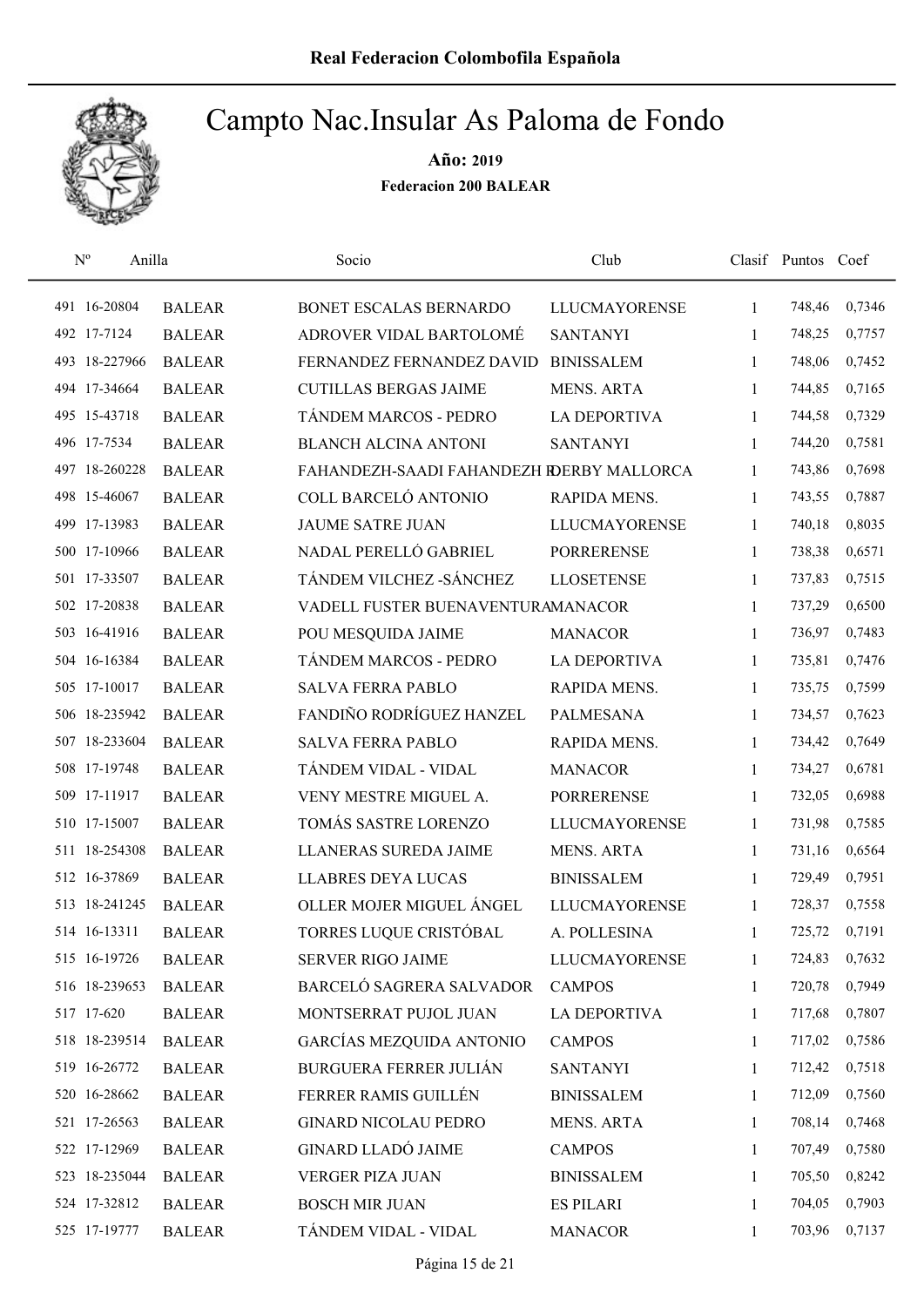

| $N^{\rm o}$<br>Anilla |               | Socio                                  | Club                 |              | Clasif Puntos Coef |        |
|-----------------------|---------------|----------------------------------------|----------------------|--------------|--------------------|--------|
| 526 17-203            | <b>BALEAR</b> | <b>SEGUI FEMENIAS JORGE</b>            | LA DEPORTIVA         | $\mathbf{1}$ | 701,53             | 0,8003 |
| 527 16-12382          | <b>BALEAR</b> | MAHINDO ALEMANY ANTONI J.              | <b>BINISSALEM</b>    | 1            | 699,89             | 0,8072 |
| 528 16-18490          | <b>BALEAR</b> | COLL BARCELÓ ANTONIO                   | RAPIDA MENS.         | $\mathbf{1}$ | 699,64             | 0,7883 |
| 529 16-19746          | <b>BALEAR</b> | <b>SERVER RIGO JAIME</b>               | <b>LLUCMAYORENSE</b> | 1            | 698,76             | 0,7903 |
| 530 18-241511         | <b>BALEAR</b> | OLLER MOJER MIGUEL ÁNGEL               | <b>LLUCMAYORENSE</b> | $\mathbf{1}$ | 696,60             | 0,7952 |
| 531 18-246073         | <b>BALEAR</b> | RIERA MASSANET ANTONIO                 | <b>MANACOR</b>       | $\mathbf{1}$ | 695,46             | 0,7640 |
| 532 15-34250          | <b>BALEAR</b> | TÁNDEM MUNTANER - MORA                 | <b>PORRERENSE</b>    | $\mathbf{1}$ | 691,92             | 0,8196 |
| 533 17-3427           | <b>BALEAR</b> | VERGER ROCA SEBASTIÁN                  | <b>PALMESANA</b>     | $\mathbf{1}$ | 691,76             | 0,8442 |
| 534 17-19537          | <b>BALEAR</b> | JUAN JORDÁ JUAN FCO.                   | <b>MENS. ARTA</b>    | $\mathbf{1}$ | 690,19             | 0,7074 |
| 535 16-20031          | <b>BALEAR</b> | <b>GIL PALACIO H. MARINA</b>           | <b>PALMESANA</b>     | 1            | 682,49             | 0,8207 |
| 536 14-25854          | <b>BALEAR</b> | ROTGER CIRER GABRIEL                   | <b>RAPIDA MENS.</b>  | $\mathbf{1}$ | 681,64             | 0,8311 |
| 537 17-30778          | <b>BALEAR</b> | <b>SÁEZ GOMILA JUAN</b>                | A. POLLESINA         | $\mathbf{1}$ | 681,12             | 0,7681 |
| 538 17-3144           | <b>BALEAR</b> | MIR PASTOR MIGUEL                      | <b>PALMESANA</b>     | $\mathbf{1}$ | 680,97             | 0,8232 |
| 539 17-1794           | <b>BALEAR</b> | FERNANDEZ FERNANDEZ DAVID              | <b>BINISSALEM</b>    | $\mathbf{1}$ | 679,63             | 0,8255 |
| 540 16-24227          | <b>BALEAR</b> | SAURINA MORAGUES MIGUEL                | <b>BINISSALEM</b>    | $\mathbf{1}$ | 670,51             | 0,8284 |
| 541 17-6746           | <b>BALEAR</b> | NICOLAU NOGUERA PEDRO                  | <b>SANTANYI</b>      | 1            | 669,76             | 0,7502 |
| 542 16-19816          | <b>BALEAR</b> | BARCELÓ TABERNER BARTOLOMÉLUCMAYORENSE |                      | $\mathbf{1}$ | 668,64             | 0,8257 |
| 543 17-9097           | <b>BALEAR</b> | <b>CABOT BRUNET JUAN</b>               | RAPIDA MENS.         | 1            | 668,34             | 0,8374 |
| 544 18-233733         | <b>BALEAR</b> | COLL BARCELÓ ANTONIO                   | RAPIDA MENS.         | $\mathbf{1}$ | 667,83             | 0,8494 |
| 545 17-31251          | <b>BALEAR</b> | SALAS LLADÓ MIGUEL                     | A. POLLESINA         | $\mathbf{1}$ | 667,45             | 0,7814 |
| 546 17-36511          | <b>BALEAR</b> | <b>GARCÍAS MEZQUIDA ANTONIO</b>        | <b>CAMPOS</b>        | $\mathbf{1}$ | 666,53             | 0,8167 |
| 547 16-33587          | <b>BALEAR</b> | PROHENS SALOM ANDRÉS                   | <b>LLUCMAYORENSE</b> | 1            | 666,07             | 0,8210 |
| 548 17-30913          | <b>BALEAR</b> | MUNTANER ORELL JOSÉ                    | A. POLLESINA         | $\mathbf{1}$ | 664,40             | 0,7993 |
| 549 16-31139          | <b>BALEAR</b> | <b>SERVERA BORDOY JOSÉ</b>             | A. POLLESINA         | 1            | 662,52             | 0,7994 |
| 550 16-12621          | <b>BALEAR</b> | SÁNCHEZ PERELLÓ JOSÉ G.                | <b>LLOSETENSE</b>    | 1            | 660,60             | 0,8406 |
| 551 17-26513          | <b>BALEAR</b> | <b>GINARD NICOLAU PEDRO</b>            | <b>MENS. ARTA</b>    | 1            | 660,12             | 0,7357 |
| 552 17-13525          | <b>BALEAR</b> | ABRAHAM VILA SEBASTIÁN                 | <b>CAMPOS</b>        | 1            | 656,54             | 0,8312 |
| 553 14-30353          | <b>BALEAR</b> | VADELL NADAL SALVADOR                  | <b>MANACOR</b>       | 1            | 655,48             | 0,7499 |
| 554 17-7083           | <b>BALEAR</b> | SERRA BONET ANTONIO                    | <b>SANTANYI</b>      | 1            | 655,44             | 0,8380 |
| 555 17-13867          | <b>BALEAR</b> | <b>GINARD LLADÓ JAIME</b>              | <b>CAMPOS</b>        | 1            | 649,65             | 0,8548 |
| 556 16-12678          | <b>BALEAR</b> | SÁNCHEZ PERELLÓ JOSÉ G.                | <b>LLOSETENSE</b>    | 1            | 648,86             | 0,8441 |
| 557 18-227783         | <b>BALEAR</b> | MIR PASTOR MIGUEL                      | PALMESANA            | 1            | 648,58             | 0,8608 |
| 558 17-13874          | <b>BALEAR</b> | <b>GINARD LLADÓ JAIME</b>              | <b>CAMPOS</b>        | 1            | 644,93             | 0,8251 |
| 559 18-226389         | <b>BALEAR</b> | TORRENS PLANAS MIGUEL                  | <b>INQUENSE</b>      | 1            | 640,31             | 0,8477 |
| 560 18-255726         | <b>BALEAR</b> | VILLALONGA COLL LORENZO                | <b>LLOSETENSE</b>    | 1            | 639,86             | 0,8581 |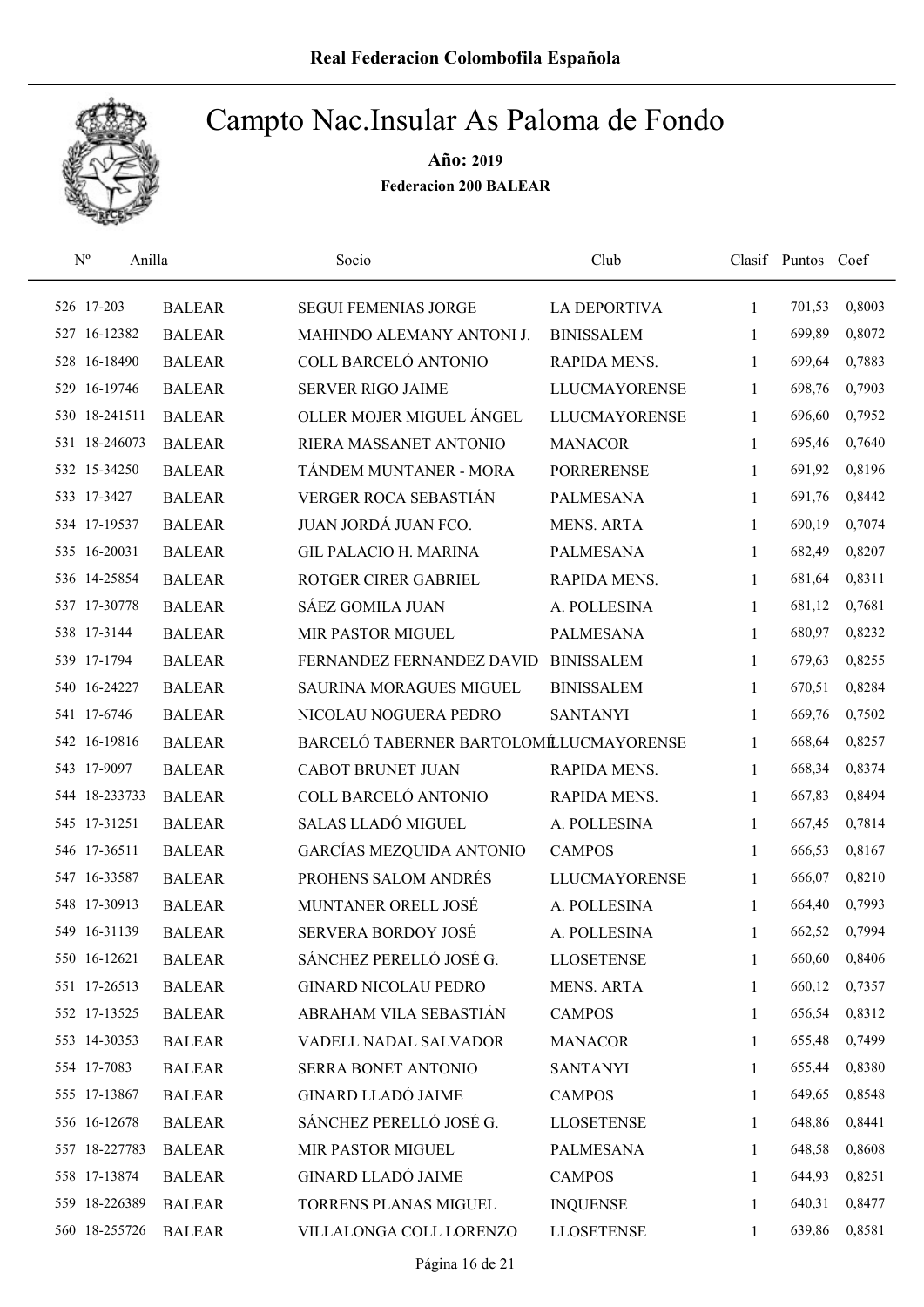

| $\mathbf{N}^{\text{o}}$ | Anilla        | Socio                                 | Club                 |              | Clasif Puntos Coef |        |
|-------------------------|---------------|---------------------------------------|----------------------|--------------|--------------------|--------|
| 561 18-255760           | <b>BALEAR</b> | VILLALONGA COLL LORENZO               | <b>LLOSETENSE</b>    | $\mathbf{1}$ | 639,10             | 0,8616 |
| 562 16-12433            | <b>BALEAR</b> | MAHINDO ALEMANY ANTONI J.             | <b>BINISSALEM</b>    | $\mathbf{1}$ | 636,03             | 0,8706 |
| 563 18-231065           | <b>BALEAR</b> | <b>VERGER PIZA JUAN</b>               | <b>BINISSALEM</b>    | $\mathbf{1}$ | 635,86             | 0,8920 |
| 564 16-27215            | <b>BALEAR</b> | PÉREZ LÓPEZ AGUSTÍN                   | <b>ES PILARI</b>     | 1            | 635,69             | 0,8644 |
| 565 18-254326           | <b>BALEAR</b> | LLANERAS SUREDA JAIME                 | <b>MENS. ARTA</b>    | $\mathbf{1}$ | 634,76             | 0,7605 |
| 566 17-10525            | <b>BALEAR</b> | MARTORELL FULLANA JAIME               | <b>BINISSALEM</b>    | $\mathbf{1}$ | 633,16             | 0,8208 |
| 567 17-1071             | <b>BALEAR</b> | REYNES SOCIAS PEDRO                   | <b>BINISSALEM</b>    | $\mathbf{1}$ | 633,01             | 0,8271 |
| 568 18-247025           | <b>BALEAR</b> | <b>ACEDO ORTEGA ENRIQUE</b>           | <b>MANACOR</b>       | 1            | 630,39             | 0,8306 |
| 569 17-265700           | <b>BALEAR</b> | VENY MESTRE MIGUEL A.                 | <b>PORRERENSE</b>    | 1            | 625,65             | 0,8723 |
| 570 13-27980            | <b>BALEAR</b> | SASTRE BARBERO LAUREANO               | <b>CAMPOS</b>        | 1            | 624,58             | 0,9043 |
| 571 18-247066           | <b>BALEAR</b> | ACEDO ORTEGA ENRIQUE                  | <b>MANACOR</b>       | $\mathbf{1}$ | 619,59             | 0,8406 |
| 572 17-31904            | <b>BALEAR</b> | LUCESCU VALENTIN                      | A. POLLESINA         | 1            | 618,16             | 0,8171 |
| 573 15-47058            | <b>BALEAR</b> | MOREY BARCELÓ SEBASTIÁN               | RAPIDA MENS.         | $\mathbf{1}$ | 617,25             | 0,9349 |
| 574 17-19175            | <b>BALEAR</b> | VADELL NADAL SALVADOR                 | <b>MANACOR</b>       | $\mathbf{1}$ | 616,27             | 0,8457 |
| 575 18-255442           | <b>BALEAR</b> | CASTOR SASTRE BERNARDO                | <b>LLOSETENSE</b>    | $\mathbf{1}$ | 615,82             | 0,8530 |
| 576 18-259472           | <b>BALEAR</b> | <b>BOSCH MIR JUAN</b>                 | <b>ES PILARI</b>     | $\mathbf{1}$ | 614,30             | 0,9319 |
| 577 17-9968             | <b>BALEAR</b> | <b>BALLESTER AMER ANTONIO</b>         | RAPIDA MENS.         | $\mathbf{1}$ | 612,78             | 0,9371 |
| 578 18-233189           | <b>BALEAR</b> | LLADÓ SERVERA LUCAS                   | <b>SANTANYI</b>      | $\mathbf{1}$ | 610,40             | 0,9161 |
| 579 17-10766            | <b>BALEAR</b> | PUJOL CALAFELL ANTONIO                | <b>PORRERENSE</b>    | $\mathbf{1}$ | 610,26             | 0,9375 |
| 580 18-244302           | <b>BALEAR</b> | TERRASSA COSTA MATEO                  | <b>BINISSALEM</b>    | $\mathbf{1}$ | 610,11             | 0,9286 |
| 581 16-33849            | <b>BALEAR</b> | PROHENS VICENS BARTOLOMÉ              | <b>CAMPOS</b>        | $\mathbf{1}$ | 606,95             | 0,9332 |
| 582 17-19913            | <b>BALEAR</b> | CASELLAS GELABERT JULIÁN              | <b>MANACOR</b>       | 1            | 603,05             | 0,7868 |
| 583 17-7747             | <b>BALEAR</b> | SERRA BONET ANTONIO                   | <b>SANTANYI</b>      | 1            | 601,87             | 0,9284 |
| 584 16-14419            | <b>BALEAR</b> | ADRÓVER FORNES CARLOS                 | <b>BINISSALEM</b>    | 1            | 601,30             | 0,8808 |
| 585 16-26699            | <b>BALEAR</b> | RODRÍGUEZ MARTÍN JOSÉ                 | RAPIDA MENS.         | 1            | 600,78             | 0,8880 |
| 586 18-243454           | <b>BALEAR</b> | SAURINA MORAGUES MIGUEL               | <b>BINISSALEM</b>    | 1            | 598,19             | 0,9228 |
| 587 17-8062             | <b>BALEAR</b> | <b>BURGUERA VICENS JULIÁN</b>         | <b>SANTANYI</b>      | 1            | 596,31             | 0,9346 |
| 588 16-25321            | <b>BALEAR</b> | <b>BURGUERA VICENS JULIÁN</b>         | <b>SANTANYI</b>      | 1            | 595,95             | 0,9416 |
| 589 17-17697            | <b>BALEAR</b> | TORRENS PLANAS MIGUEL                 | <b>INQUENSE</b>      | 1            | 594,30             | 0,9280 |
| 590 15-56377            | <b>BALEAR</b> | LEBRÓN LINARES JOSÉ                   | <b>MANACOR</b>       | 1            | 591,00             | 0,8154 |
| 591 18-227099           | <b>BALEAR</b> | REYNES SOCIAS PEDRO                   | <b>BINISSALEM</b>    | 1            | 590,07             | 0,8414 |
| 592 15-59260            | <b>BALEAR</b> | ARBABAN GHAFOORI AMIR HESSABINISSALEM |                      | 1            | 589,23             | 0,9498 |
| 593 17-28216            | <b>BALEAR</b> | CASTOR SASTRE BERNARDO                | <b>LLOSETENSE</b>    | 1            | 585,62             | 0,9032 |
| 594 15-29332            | <b>BALEAR</b> | TERRASA ROSELLÓ JUAN                  | <b>MENS. ARTA</b>    | 1            | 585,06             | 0,8063 |
| 595 17-13401            | <b>BALEAR</b> | PROHENS SALOM ANDRÉS                  | <b>LLUCMAYORENSE</b> | $\mathbf{1}$ | 582,90             | 0,9607 |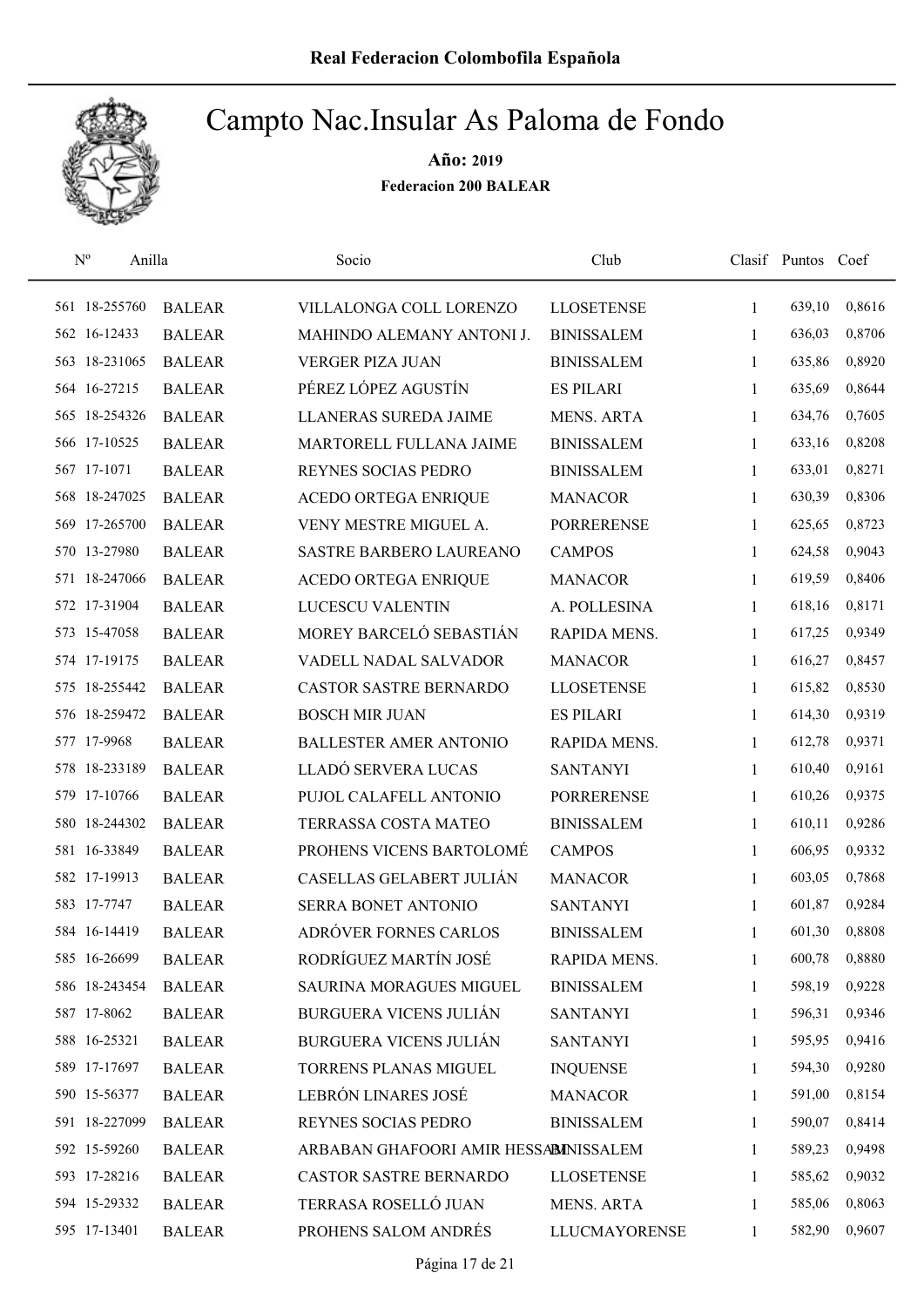

| $N^{\rm o}$      | Anilla        | Socio                                  | Club                |              | Clasif Puntos Coef |        |
|------------------|---------------|----------------------------------------|---------------------|--------------|--------------------|--------|
| 596 18-239029    | <b>BALEAR</b> | LLADÓ MAS BÁRBARA MAGDALEN AMPOS       |                     | 1            | 581,21             | 0,8610 |
| 597 16-37284     | <b>BALEAR</b> | ARBABAN GHAFOORI AMIR HESSABINISSALEM  |                     | 1            | 576,75             | 0,9640 |
| 598 18-237785    | <b>BALEAR</b> | BARCELÓ TABERNER BARTOLOMÉLUCMAYORENSE |                     | $\mathbf{1}$ | 565,90             | 0,9950 |
| 18-235013<br>599 | <b>BALEAR</b> | <b>VERGER PIZA JUAN</b>                | <b>BINISSALEM</b>   | 1            | 565,81             | 0,9919 |
| 600 16-32418     | <b>BALEAR</b> | SASTRE GONZÁLEZ ÁNGEL                  | <b>CAMPOS</b>       | $\mathbf{1}$ | 565,07             | 0,9761 |
| 601 17-32656     | <b>BALEAR</b> | <b>MARTÍN VIDAL ANTONIO</b>            | <b>ES PILARI</b>    | $\mathbf{1}$ | 564,81             | 0,8883 |
| 602 18-235250    | <b>BALEAR</b> | VICH SALOM BARTOLOMÉ                   | RAPIDA MENS.        | $\mathbf{1}$ | 564,46             | 0,8701 |
| 603 18-245164    | <b>BALEAR</b> | ADROVER LÓPEZ JUAN CARLOS              | <b>BINISSALEM</b>   | 1            | 562,71             | 0,9663 |
| 604 16-34472     | <b>BALEAR</b> | <b>MARTÍN VIDAL ANTONIO</b>            | <b>ES PILARI</b>    | 1            | 561,48             | 0,9969 |
| 605 18-245181    | <b>BALEAR</b> | ADROVER LÓPEZ JUAN CARLOS              | <b>BINISSALEM</b>   | 1            | 557,69             | 0,9734 |
| 606 17-2209      | <b>BALEAR</b> | ADROVER LÓPEZ JUAN CARLOS              | <b>BINISSALEM</b>   | 1            | 545,98             | 0,9981 |
| 607 18-227740    | <b>BALEAR</b> | <b>MIR PASTOR MIGUEL</b>               | <b>PALMESANA</b>    | 1            | 542,20             | 0,8960 |
| 608 18-236083    | <b>BALEAR</b> | <b>BALLESTER AMER ANTONIO</b>          | <b>RAPIDA MENS.</b> | 1            | 539,06             | 1,0131 |
| 609 15-60171     | <b>BALEAR</b> | <b>SASTRE SANNA PABLO</b>              | <b>ES PILARI</b>    | 1            | 531,00             | 1,0359 |
| 610 17-1533      | <b>BALEAR</b> | ADRÓVER FORNES CARLOS                  | <b>BINISSALEM</b>   | $\mathbf{1}$ | 530,91             | 1,0397 |
| 611 17-11679     | <b>BALEAR</b> | GONZÁLEZ SITJAR JOSÉ MANUEL PORRERENSE |                     | $\mathbf{1}$ | 520,59             | 0,9998 |
| 612 17-26483     | <b>BALEAR</b> | TERRASA ROSELLÓ JUAN                   | <b>MENS. ARTA</b>   | 1            | 519,15             | 0,9579 |
| 613 15-47650     | <b>BALEAR</b> | <b>SALADO RODRÍGUEZ VÍCTOR</b>         | RAPIDA MENS.        | $\mathbf{1}$ | 518,20             | 0,9021 |
| 614 18-227924    | <b>BALEAR</b> | FERNANDEZ FERNANDEZ DAVID              | <b>BINISSALEM</b>   | $\mathbf{1}$ | 508,91             | 0,9007 |
| 615 16-41975     | <b>BALEAR</b> | POU MESQUIDA JAIME                     | <b>MANACOR</b>      | $\mathbf{1}$ | 500,55             | 0,9775 |
| 616 15-25197     | <b>BALEAR</b> | SERRA BONET ANTONIO                    | <b>SANTANYI</b>     | $\mathbf{1}$ | 499,31             | 0,8641 |
| 617 18-246035    | <b>BALEAR</b> | RIERA MASSANET ANTONIO                 | <b>MANACOR</b>      | 1            | 498,41             | 0,9666 |
| 618 17-17533     | <b>BALEAR</b> | TERRASSA COSTA MATEO                   | <b>BINISSALEM</b>   | 1            | 491,79             | 0,8890 |
| 619 17-28374     | <b>BALEAR</b> | SÁNCHEZ PERELLÓ JOSÉ G.                | <b>LLOSETENSE</b>   | 1            | 483,95             | 1,0270 |
| 620 17-1568      | <b>BALEAR</b> | ADRÓVER FORNES CARLOS                  | <b>BINISSALEM</b>   | 1            | 483,35             | 0,9109 |
| 621 17-30965     | <b>BALEAR</b> | MUNTANER ORELL JOSÉ                    | A. POLLESINA        | 1            | 479,45             | 0,8557 |
| 622 16-264500    | <b>BALEAR</b> | JUAN JORDÁ JUAN FCO.                   | <b>MENS. ARTA</b>   | 1            | 471,47             | 0,9718 |
| 623 17-21173     | <b>BALEAR</b> | CRUELLAS ROSELLÓ JULIÁN                | <b>MANACOR</b>      | 1            | 471,38             | 1,0121 |
| 624 17-21051     | <b>BALEAR</b> | <b>MAYOL ROSSELLÓ PERE</b>             | <b>CAMPOS</b>       | 1            | 471,13             | 0,8743 |
| 625 17-21265     | <b>BALEAR</b> | TRUYOLS SANSÓ SEBASTIÁN                | <b>MANACOR</b>      | 1            | 470,76             | 0,8398 |
| 626 16-26480     | <b>BALEAR</b> | ADROVER VIDAL BARTOLOMÉ                | <b>SANTANYI</b>     | 1            | 470,38             | 1,0261 |
| 627 17-10608     | <b>BALEAR</b> | FERRER RAMIS GUILLÉN                   | <b>BINISSALEM</b>   | 1            | 469,19             | 0,8784 |
| 628 16-34217     | <b>BALEAR</b> | ROTGER SÁNCHEZ MARCOS                  | RAPIDA MENS.        | 1            | 468,13             | 0,9171 |
| 629 18-233138    | <b>BALEAR</b> | FONTIRROIG PERELLÓ DOMINGO SANTANYI    |                     | 1            | 465,60             | 0,8934 |
| 630 17-17525     | <b>BALEAR</b> | TERRASSA COSTA MATEO                   | <b>BINISSALEM</b>   | 1            | 464,75             | 0,9062 |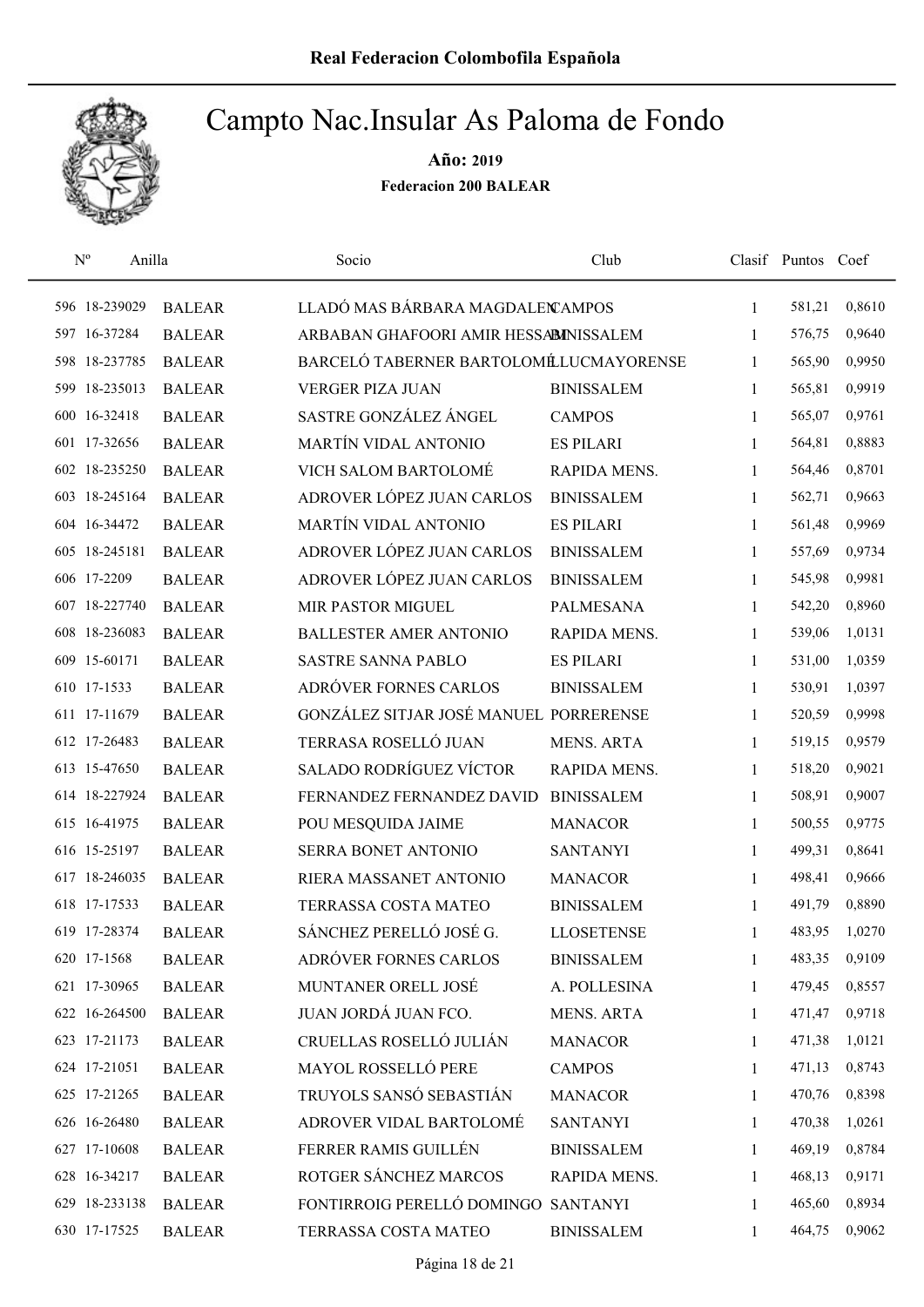

| $N^{\rm o}$   | Anilla        | Socio                                  | Club                 |              | Clasif Puntos Coef |        |
|---------------|---------------|----------------------------------------|----------------------|--------------|--------------------|--------|
| 631 17-7693   | <b>BALEAR</b> | <b>BURGUERA VIDAL ANTONIO</b>          | <b>SANTANYI</b>      | 1            | 462,69             | 0,8860 |
| 632 17-755    | <b>BALEAR</b> | JAUME OLIVER ANTONIA                   | <b>LA DEPORTIVA</b>  | 1            | 461,26             | 0,9262 |
| 633 18-239159 | <b>BALEAR</b> | PROHENS MAS BARTOLOMÉ                  | <b>CAMPOS</b>        | $\mathbf{1}$ | 459,11             | 1,0500 |
| 634 18-259453 | <b>BALEAR</b> | <b>BOSCH MIR JUAN</b>                  | <b>ES PILARI</b>     | 1            | 455,06             | 1,0691 |
| 635 16-26777  | <b>BALEAR</b> | <b>BURGUERA FERRER JULIÁN</b>          | <b>SANTANYI</b>      | 1            | 453,04             | 1,0406 |
| 636 17-12637  | <b>BALEAR</b> | BARCELÓ SAGRERA SALVADOR               | <b>CAMPOS</b>        | $\mathbf{1}$ | 452,71             | 1,0494 |
| 637 18-227402 | <b>BALEAR</b> | BORRÁS GABALDÓN MIGUEL                 | <b>PALMESANA</b>     | $\mathbf{1}$ | 450,81             | 0,9410 |
| 638 18-259614 | <b>BALEAR</b> | SORELL SALVA GABRIEL                   | <b>ES PILARI</b>     | 1            | 448,01             | 1,0852 |
| 639 17-7822   | <b>BALEAR</b> | <b>BURGUERA VICENS JULIÁN</b>          | <b>SANTANYI</b>      | 1            | 444,21             | 1,0562 |
| 640 17-6652   | <b>BALEAR</b> | PERELLÓ VIDAL LORENZO                  | <b>SANTANYI</b>      | 1            | 440,50             | 1,0681 |
| 641 17-11553  | <b>BALEAR</b> | TÁNDEM MUNTANER - MORA                 | <b>PORRERENSE</b>    | $\mathbf{1}$ | 437,70             | 1,0669 |
| 642 17-2172   | <b>BALEAR</b> | ADROVER LÓPEZ JUAN CARLOS              | <b>BINISSALEM</b>    | 1            | 437,59             | 0,9178 |
| 643 17-21137  | <b>BALEAR</b> | CRUELLAS ROSELLÓ JULIÁN                | <b>MANACOR</b>       | 1            | 436,16             | 1,0431 |
| 644 16-46023  | <b>BALEAR</b> | AMENGUAL BENNASAR LLORENÇ BINISSALEM   |                      | $\mathbf{1}$ | 433,20             | 1,0826 |
| 645 17-7621   | <b>BALEAR</b> | BURGUERA VIDAL ANTONIO                 | <b>SANTANYI</b>      | $\mathbf{1}$ | 432,43             | 1,0755 |
| 646 17-12922  | <b>BALEAR</b> | <b>GINARD LLADÓ JAIME</b>              | <b>CAMPOS</b>        | 1            | 430,38             | 1,0807 |
| 647 16-41872  | <b>BALEAR</b> | VADELL FUSTER BUENAVENTURAMANACOR      |                      | $\mathbf{1}$ | 430,06             | 0,8567 |
| 648 18-241507 | <b>BALEAR</b> | OLLER MOJER MIGUEL ÁNGEL               | <b>LLUCMAYORENSE</b> | $\mathbf{1}$ | 425,70             | 1,1164 |
| 649 16-28840  | <b>BALEAR</b> | GORNALS FERRER MIGUEL A.               | <b>PORRERENSE</b>    | $\mathbf{1}$ | 425,58             | 1,0782 |
| 650 17-12604  | <b>BALEAR</b> | BARCELÓ SAGRERA SALVADOR               | <b>CAMPOS</b>        | $\mathbf{1}$ | 423,44             | 1,0947 |
| 651 18-259276 | <b>BALEAR</b> | <b>SASTRE SANNA PABLO</b>              | <b>ES PILARI</b>     | $\mathbf{1}$ | 423,22             | 1,1340 |
| 652 18-226969 | <b>BALEAR</b> | AMENGUAL ESTELRICH GREGORIONQUENSE     |                      | 1            | 422,62             | 0,8884 |
| 653 16-19336  | <b>BALEAR</b> | <b>CREUS GARAU BARTOLOMÉ</b>           | <b>LLUCMAYORENSE</b> | 1            | 419,03             | 1,1344 |
| 654 16-28889  | <b>BALEAR</b> | GORNALS FERRER MIGUEL A.               | <b>PORRERENSE</b>    | 1            | 418,00             | 0,9056 |
| 655 18-235158 | <b>BALEAR</b> | <b>BALLESTER AMER ANTONIO</b>          | RAPIDA MENS.         | 1            | 417,95             | 1,1397 |
| 656 16-41497  | <b>BALEAR</b> | VADELL NADAL SALVADOR                  | <b>MANACOR</b>       | 1            | 416,95             | 0,8652 |
| 657 17-12175  | <b>BALEAR</b> | <b>BARCELÓ GARCÍAS JAIME</b>           | <b>CAMPOS</b>        | 1            | 415,59             | 1,1155 |
| 658 17-35979  | <b>BALEAR</b> | BARCELÓ TABERNER BARTOLOMÉLUCMAYORENSE |                      | 1            | 415,01             | 1,1423 |
| 659 15-45958  | <b>BALEAR</b> | AMENGUAL BENNASAR LLORENÇ BINISSALEM   |                      | 1            | 410,91             | 0,9256 |
| 660 17-12582  | <b>BALEAR</b> | BARCELÓ SAGRERA SALVADOR               | <b>CAMPOS</b>        | $\mathbf{1}$ | 405,18             | 1,1122 |
| 661 18-228098 | <b>BALEAR</b> | REBASSA SASTRE MATIES                  | <b>PALMESANA</b>     | 1            | 403,51             | 0,9561 |
| 662 17-12986  | <b>BALEAR</b> | <b>GINARD LLADÓ JAIME</b>              | <b>CAMPOS</b>        | $\mathbf{1}$ | 402,77             | 1,1120 |
| 663 18-228368 | <b>BALEAR</b> | VERGER ROCA SEBASTIÁN                  | <b>PALMESANA</b>     | $\mathbf{1}$ | 402,57             | 0,9529 |
| 664 16-265328 | <b>BALEAR</b> | MAYOL ROSSELLÓ PERE                    | <b>CAMPOS</b>        | 1            | 398,90             | 0,9150 |
| 665 17-6576   | <b>BALEAR</b> | PERELLÓ VIDAL LORENZO                  | <b>SANTANYI</b>      | 1            | 398,25             | 1,1276 |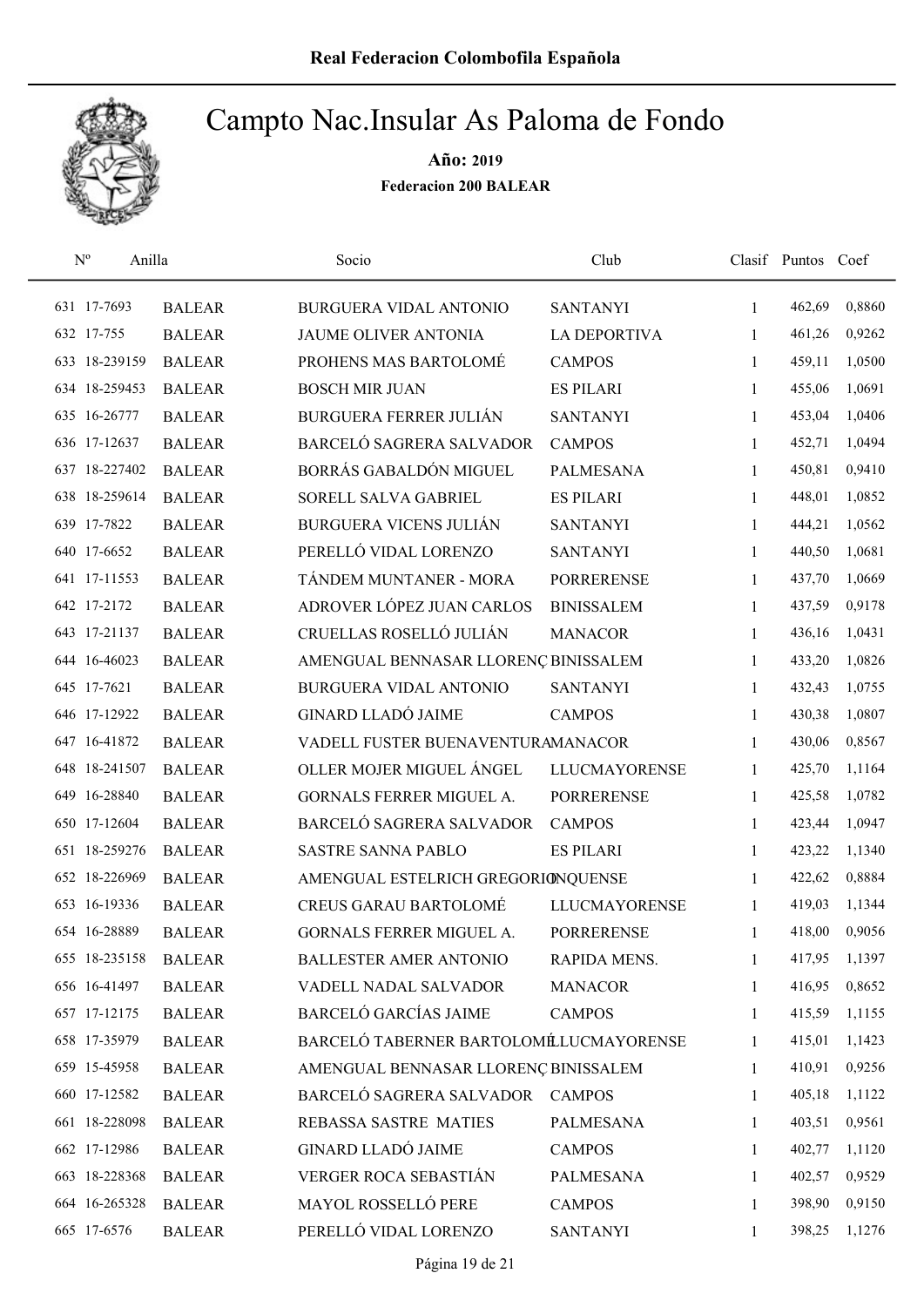

| $N^{\rm o}$   | Anilla        | Socio                            | Club                 |              | Clasif Puntos Coef |        |
|---------------|---------------|----------------------------------|----------------------|--------------|--------------------|--------|
| 666 18-231199 | <b>BALEAR</b> | ADROVER LÓPEZ JUAN CARLOS        | <b>BINISSALEM</b>    | 1            | 393,16             | 1,1321 |
| 667 17-15091  | <b>BALEAR</b> | BONET ESCALAS BERNARDO           | <b>LLUCMAYORENSE</b> | 1            | 392,30             | 1,1607 |
| 668 17-14234  | <b>BALEAR</b> | LLULL AXARTELL JAIME             | <b>LLUCMAYORENSE</b> | 1            | 391,65             | 1,1562 |
| 669 15-30195  | <b>BALEAR</b> | PROHENS SALOM ANDRÉS             | <b>LLUCMAYORENSE</b> | 1            | 391,53             | 0,9303 |
| 670 18-227524 | <b>BALEAR</b> | BORRÁS GABALDÓN MIGUEL           | <b>PALMESANA</b>     | 1            | 390,37             | 0,9687 |
| 671 17-10336  | <b>BALEAR</b> | COLL BARCELÓ ANTONIO             | RAPIDA MENS.         | $\mathbf{1}$ | 390,22             | 0,9460 |
| 672 16-34713  | <b>BALEAR</b> | MOREY BARCELÓ SEBASTIÁN          | RAPIDA MENS.         | $\mathbf{1}$ | 387,74             | 1,1832 |
| 673 18-240699 | <b>BALEAR</b> | OLLER MOJER MIGUEL ÁNGEL         | <b>LLUCMAYORENSE</b> | $\mathbf{1}$ | 387,23             | 1,1663 |
| 674 16-18420  | <b>BALEAR</b> | COLL BARCELÓ ANTONIO             | RAPIDA MENS.         | 1            | 380,16             | 0,9583 |
| 675 16-42535  | <b>BALEAR</b> | MAYOL ROSSELLÓ PERE              | <b>CAMPOS</b>        | 1            | 379,67             | 0,9270 |
| 676 17-3626   | <b>BALEAR</b> | <b>GONZÁLEZ FERRER SALVADOR</b>  | <b>PALMESANA</b>     | 1            | 378,60             | 0,9812 |
| 677 17-33640  | <b>BALEAR</b> | SORELL SALVA GABRIEL             | <b>ES PILARI</b>     | 1            | 377,84             | 0,9796 |
| 678 16-19787  | <b>BALEAR</b> | <b>SALVA FERRA PABLO</b>         | RAPIDA MENS.         | 1            | 377,07             | 0,9864 |
| 679 14-36139  | <b>BALEAR</b> | SALAS LLADÓ MIGUEL               | A. POLLESINA         | 1            | 374,48             | 0,9167 |
| 680 16-20825  | <b>BALEAR</b> | IGLESIAS ENGUIS JOAQUÍN          | <b>LLUCMAYORENSE</b> | 1            | 373,27             | 0,9790 |
| 681 18-226867 | <b>BALEAR</b> | NICOLAU GAMUNDI SEBASTIA         | <b>INQUENSE</b>      | 1            | 372,12             | 1,1427 |
| 682 17-32634  | <b>BALEAR</b> | <b>MARTÍN VIDAL ANTONIO</b>      | <b>ES PILARI</b>     | 1            | 371,56             | 1,1926 |
| 683 17-3471   | <b>BALEAR</b> | GONZÁLEZ FERRER SALVADOR         | <b>PALMESANA</b>     | 1            | 360,90             | 1,2065 |
| 684 15-47746  | <b>BALEAR</b> | <b>BALLESTER AMER ANTONIO</b>    | RAPIDA MENS.         | 1            | 358,67             | 1,2012 |
| 685 13-34442  | <b>BALEAR</b> | PROHENS VICENS BARTOLOMÉ         | <b>CAMPOS</b>        | $\mathbf{1}$ | 354,81             | 0,9650 |
| 686 17-788    | <b>BALEAR</b> | JAUME OLIVER ANTONIA             | <b>LA DEPORTIVA</b>  | $\mathbf{1}$ | 353,42             | 0,9936 |
| 687 17-17765  | <b>BALEAR</b> | <b>SALAS AMENGUAL ARNALDO</b>    | <b>BINISSALEM</b>    | 1            | 352,80             | 0,9746 |
| 688 16-16079  | <b>BALEAR</b> | BISBAL MORA JOAN JESÚS           | <b>LA DEPORTIVA</b>  | 1            | 348,56             | 1,2205 |
| 689 16-29505  | <b>BALEAR</b> | MARTORELL FULLANA JAIME          | <b>BINISSALEM</b>    | 1            | 347,16             | 0,9588 |
| 690 17-19590  | <b>BALEAR</b> | JUAN JORDÁ JUAN FCO.             | <b>MENS. ARTA</b>    | 1            | 347,10             | 1,1078 |
| 691 17-18370  | <b>BALEAR</b> | PIZA SALOM JUAN MIGUEL           | <b>BINISSALEM</b>    | 1            | 343,43             | 0,9770 |
| 692 15-54038  | <b>BALEAR</b> | CABOT BRUNET JUAN                | RAPIDA MENS.         | 1            | 340,01             | 1,0114 |
| 693 17-31959  | <b>BALEAR</b> | NÚÑEZ TORRES JUAN DE DIOS        | A. POLLESINA         | 1            | 338,85             | 0,9430 |
| 694 17-30780  | <b>BALEAR</b> | SÁEZ GOMILA JUAN                 | A. POLLESINA         | 1            | 330,03             | 0,9351 |
| 695 17-11375  | <b>BALEAR</b> | CIRER FERRIOL TONI               | <b>BINISSALEM</b>    | 1            | 328,51             | 0,9866 |
| 696 17-14860  | <b>BALEAR</b> | MONSERRAT RAFAL JULIÁN           | <b>LLUCMAYORENSE</b> | 1            | 316,18             | 1,2016 |
| 697 17-13151  | <b>BALEAR</b> | LLADÓ MAS BÁRBARA MAGDALEN AMPOS |                      | 1            | 309,03             | 1,1874 |
| 698 18-226457 | <b>BALEAR</b> | TORRENS PLANAS MIGUEL            | <b>INQUENSE</b>      | 1            | 308,73             | 0,9777 |
| 699 17-256995 | <b>BALEAR</b> | PROHENS SALOM ANDRÉS             | <b>LLUCMAYORENSE</b> | 1            | 303,63             | 1,1894 |
| 700 16-41671  | <b>BALEAR</b> | MAYOL ROSSELLÓ PERE              | <b>CAMPOS</b>        | 1            | 299,82             | 0,9773 |